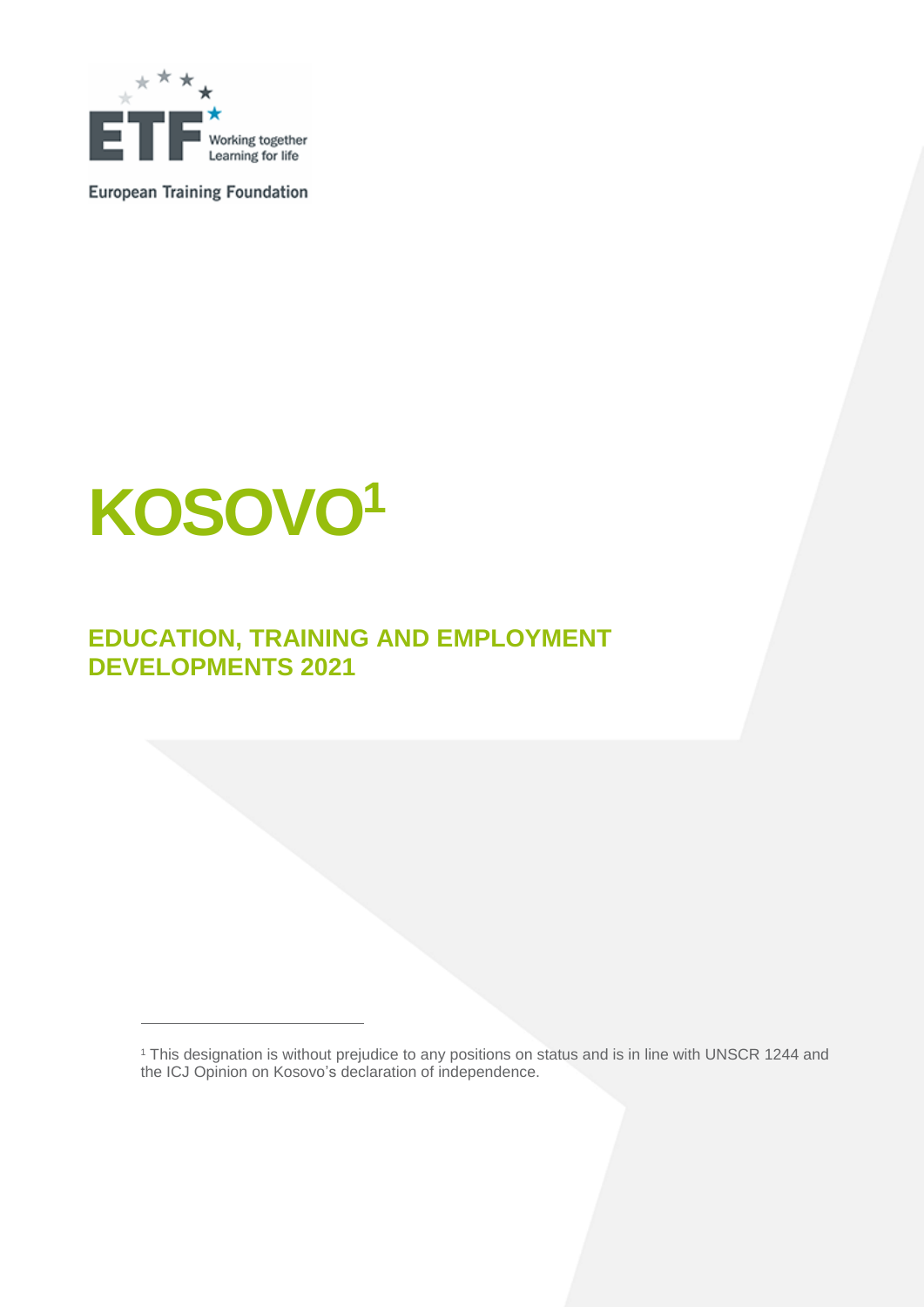The content of this paper is the sole responsibility of the ETF and does not necessarily reflect the views of the EU institutions.

© European Training Foundation, 2021

Reproduction is authorised provided the source is acknowledged.

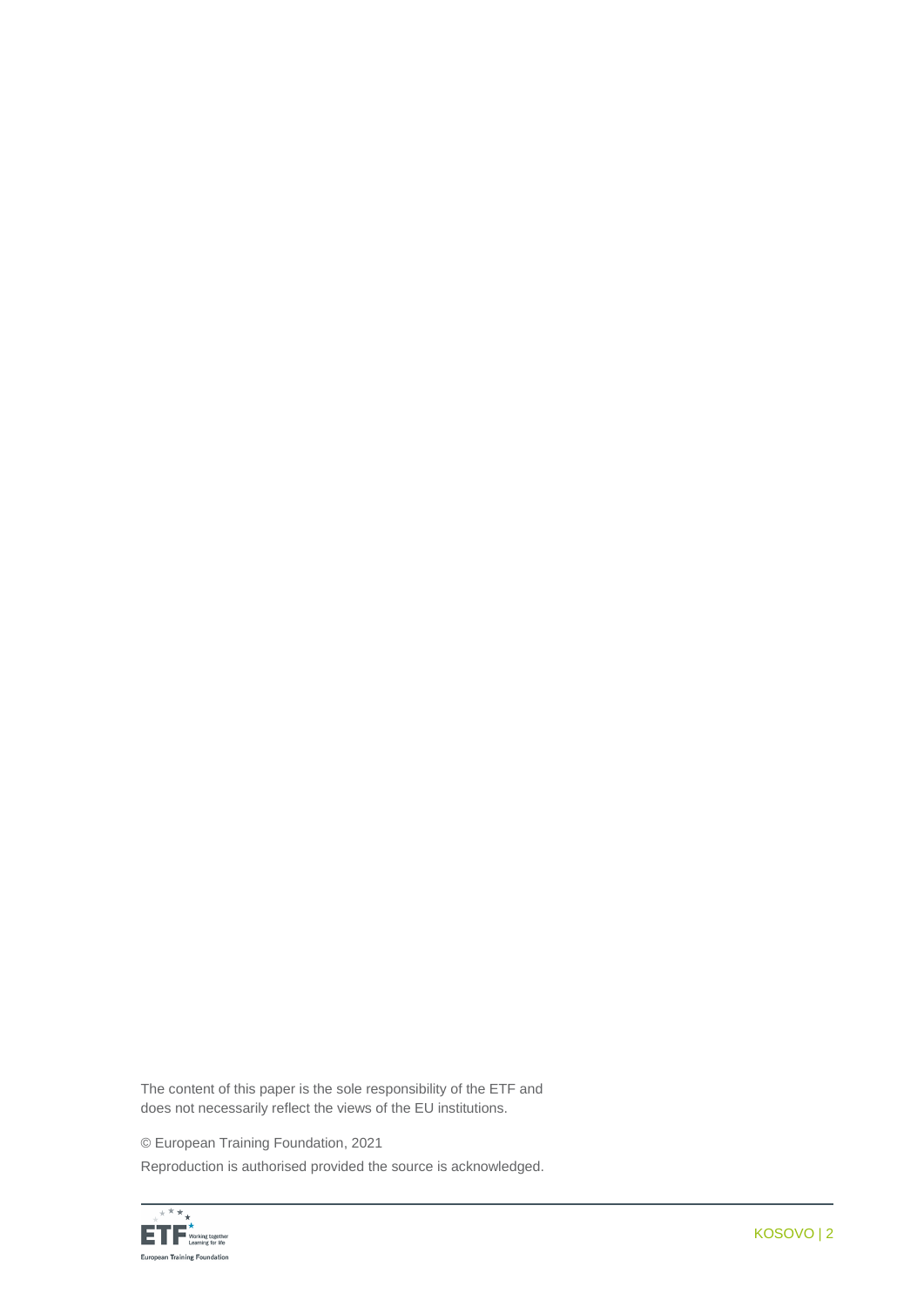# **KEY POLICY DEVELOPMENTS IN EDUCATION, TRAINING AND EMPLOYMENT**

Kosovo had poor resources to combat the COVID-19 pandemic, and experienced a high number of cases. The volatile political situation with changing governments in 2020 and 2021 also led to delays in effectively mitigating the impact of the crisis. This led to extended business and school closures with all the ensuing consequences for the economy, budget, education and poverty. Kosovo's GDP decreased by an estimated 5.3% in 2020, but is expected to grow by 7% in 2021. In July 2021 the Kosovo Government approved an Economic Recovery Package of EUR 420 million (around 6% of GDP). Priority goals include macro-fiscal stability, formalising and revitalising the economy, and enhancing employment. Strengthening the rule of law, formalising business activities and increasing the competitiveness of the private sector remain key issues for the economy. In addition, employers complain about the lack of skilled workers.

The level of expenditure by Kosovo's government on education as a percentage of GDP compares to the EU average, but outcomes are worse. PISA results deteriorated again, between 2015 and 2018. Kosovo students spend an average of 13.2 years in education, but the number of learning-adjusted years is only 7.9 (World Bank Human Capital Index 2020). In other words, '18-year-old Kosovars have the skills, knowledge and intellect of 13-year-olds' (Bajrami, 2021, p. 13). Any education sector reforms need to target these basic skills gaps as a matter of priority.

The Education Minister in office since March 2021 decided not to introduce the new VET curricula in September as they did not follow a common structure and were not designed to comply with relevant qualifications. Agreement still has to be reached on the compilation of a national list of vocational qualifications and a national VET curriculum framework for use as a common basis for future curriculum revisions. Furthermore, Kosovo faces a number of challenges in the areas of VET governance and financing. These include the functioning of the tripartite Council and the extension of the mandate of the Agency for VET and Adult Education. A new, more comprehensive basic law on VET would need to abolish the existing fragmentation and contradictions with other laws. The network of publicly funded VET providers may need to be revised in terms of number, location and VET offers in view of employers' needs and declining student numbers. In 2021, a new funding formula for VET was devised through the IPA-ADA's 'ALLED2' project which, in cooperation with the Ministry of Education, Science, Technology and Innovation (MESTI), provides training on budget planning to 20 pilot schools. If successful, MESTI could adopt the formula and extend it to all VET schools in Kosovo. However, further preparation and training would be needed for this purpose.

The Employment Agency of the Republic of Kosovo (EARK) has a 3-year policy in place for institutional development (2019-2021) and annual work plans for setting objectives, targets and key performance indicators. Operational processes are defined in the Operational Manual for Employment Services and in the regulations and manuals of each active labour market policy (ALMP). IT-based systems are used to support standardised processes. Profiling groups individuals into the three categories of 'low', 'medium' or 'high risk of becoming long-term unemployed'. Offices are well equipped for clients' self-service. Registered unemployed people have access to mediation services and, in principle, active labour market policies (ALMPs). EARK manages a network of vocational training centres, promotes their accreditation and the development of teaching materials, and exchanges data on participation. Employers use labour office premises to interview unemployed

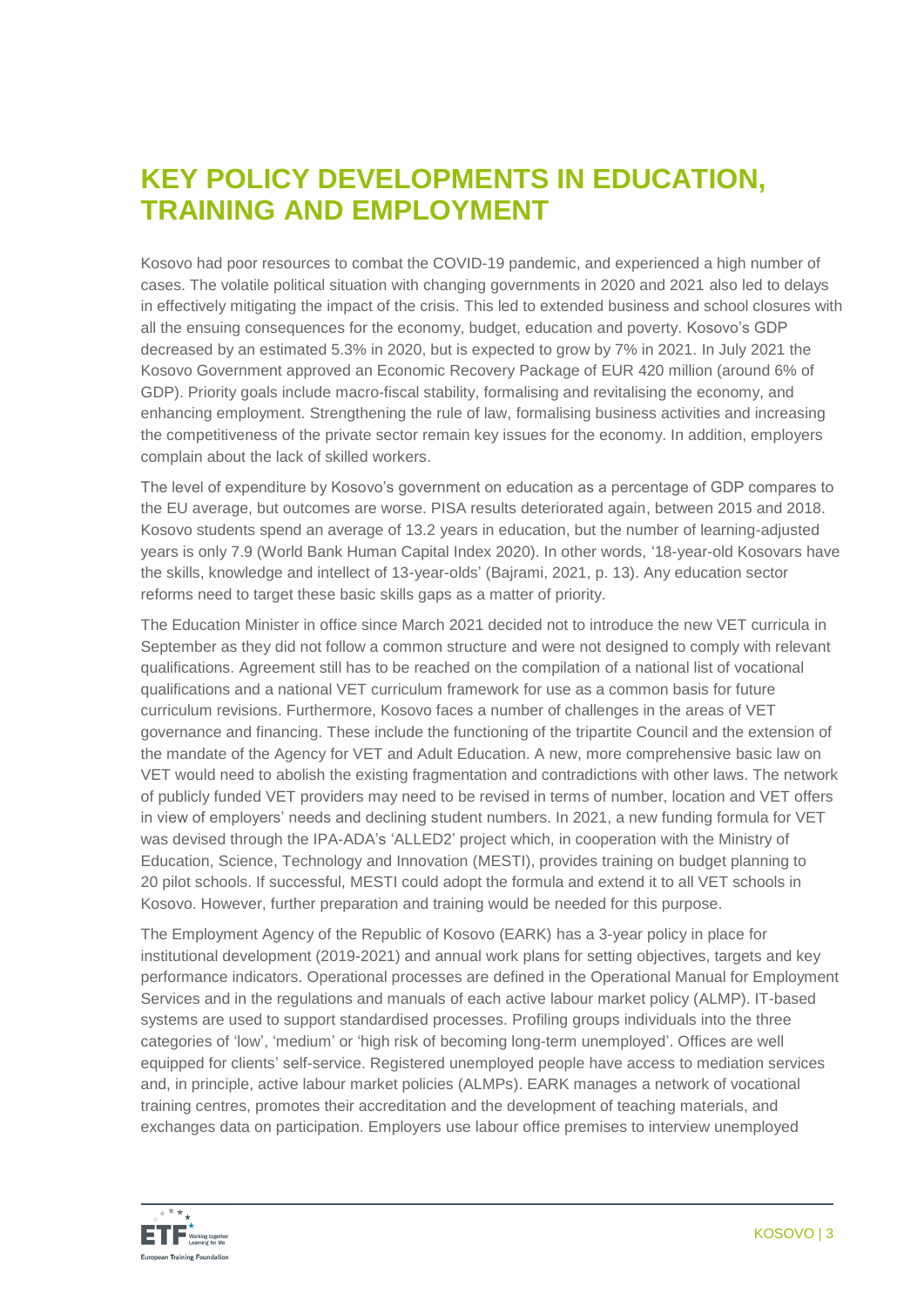persons. Another positive element is EARK's in-house training system for newly recruited staff (Gashi, A., 2018).

The main challenges include the large number of registered unemployed persons, including those not actively looking for jobs, in relation to the limited number of counsellors and active measures available, as well as the general lack of vacancies. The extent of ALMPs is far below what is necessary in terms of quantity and quality. Regular studies to assess and forecast labour demand and the effectiveness of ALMPs are lacking. To improve the relevance and quality of training, EARK may contract out training for unemployed jobseekers after going through competitive bidding procedures. In this case, it may be a requirement that only accredited training providers, or companies with accredited instructors, are allowed to apply.

In 2020, 33.6% of Kosovo's young people (aged 15-24) were not in employment, education or training (NEETs). The respective percentage for the 15-29 age group is as high as 40.4%. The upcoming Youth Guarantee scheme, supported by the European Union, will need to address the complexity of the challenges young people in Kosovo are facing to integrate into the labour market. It will need to raise basic and relevant technical skills levels, increase the availability of quality training offers, promote opportunities for gaining practical skills during company internships and implement accompanying support measures for young females and people from vulnerable backgrounds. EARK and its partners will need to improve their understanding of the situation of NEETs through better data and analyses, as well as the extent and effectiveness of measures.

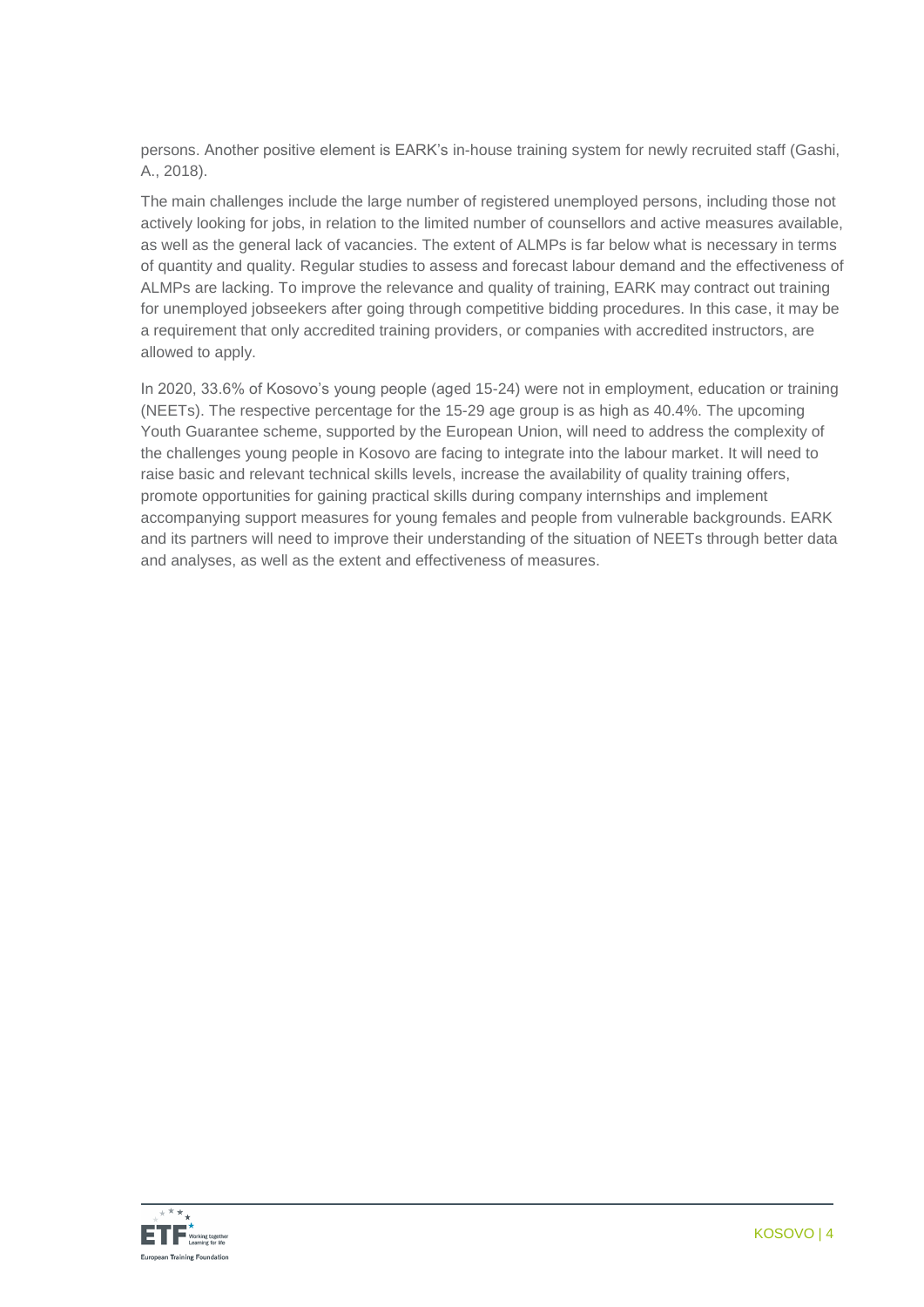# **1. KEY DEMOGRAPHIC AND ECONOMIC CHARACTERISTICS**

## **Political developments and the health situation**

Since the beginning of 2020, Kosovo has seen four distinct governments led by three different parties. Kosovo depends on external funding, and continues to be divided along ethnic lines, in political deadlock with Serbia. Recent rows between Kosovo and Serbia provide yet another example of 15 years of border and trade disputes and demonstrate how hard it is for the European Union to mediate. With Vetëvendosje's Albin Kurti as Prime Minister since March 2021, Kosovo could 'develop toward a prosperous future' or 'drift into diplomatic limbo for years to come' (Jones, August 2021).

Kosovo has had poor resources to effectively combat COVID-19. In August 2021, it ranked first in the region once again in terms of the number of daily cases of COVID-19 per million inhabitants. However, it has now become the 'vaccination champion' of the region. Some 40% of its population were vaccinated at the end of October 2021. The EU provided everything: EUR 5 million for tests, hospital beds, ambulances and respirators; EUR 63 million in economic and social assistance to the most vulnerable groups in society; EUR 100 million to maintain the macroeconomic stability of the country; and EUR 395,000 vaccines from the COVAX initiative (EPIK, 2021).

## **Demographics**

Kosovo has a population of around 1.79 million (Kosovo Agency of Statistics – KAS), the youngest in geographical Europe. However, Kosovo has seen a steady decline in its birth rate – from 2.7 in 2000 to 1.66 in 2019. The reasons include the emigration of young people of productive age, including during the peak migration wave in 2014-2015 (*Balkan News*, July 2021). Declining school-age populations at various levels will have repercussions for financial, human resource and infrastructure planning in education and workforce availability.

# **Economic developments, informal economy, remittances**

In 2020, Kosovo's economy saw a significant recession due to the pandemic-related lockdown and travel restrictions. According to the International Monetary Fund (IMF, 2021), Kosovo's GDP decreased by an estimated 5.3% in 2020, but was expected to grow by 6% in 2021. The World Bank (2021) expects economic activity in Kosovo to expand by 7.1% during 2021, an increase driven by diaspora visits and fiscal support measures. In the medium term, according to the report, economic growth will depend on the acceleration of the COVID-19 vaccination process and pandemic management.

While the government is continuing to mitigate the impact of the pandemic on growth, employment and poverty through fiscal and financial measures, major structural obstacles to growth and competitiveness remain. Kosovo needs to strengthen the rule of law, 'tackle the formalisation of the economy and low competitiveness of the private sector', as well as 'tap into renewable and energy saving potentials and fully open the energy market' (EU Office Kosovo, July 2021). Kosovo continues to present a rather unfavourable environment for foreign investment.

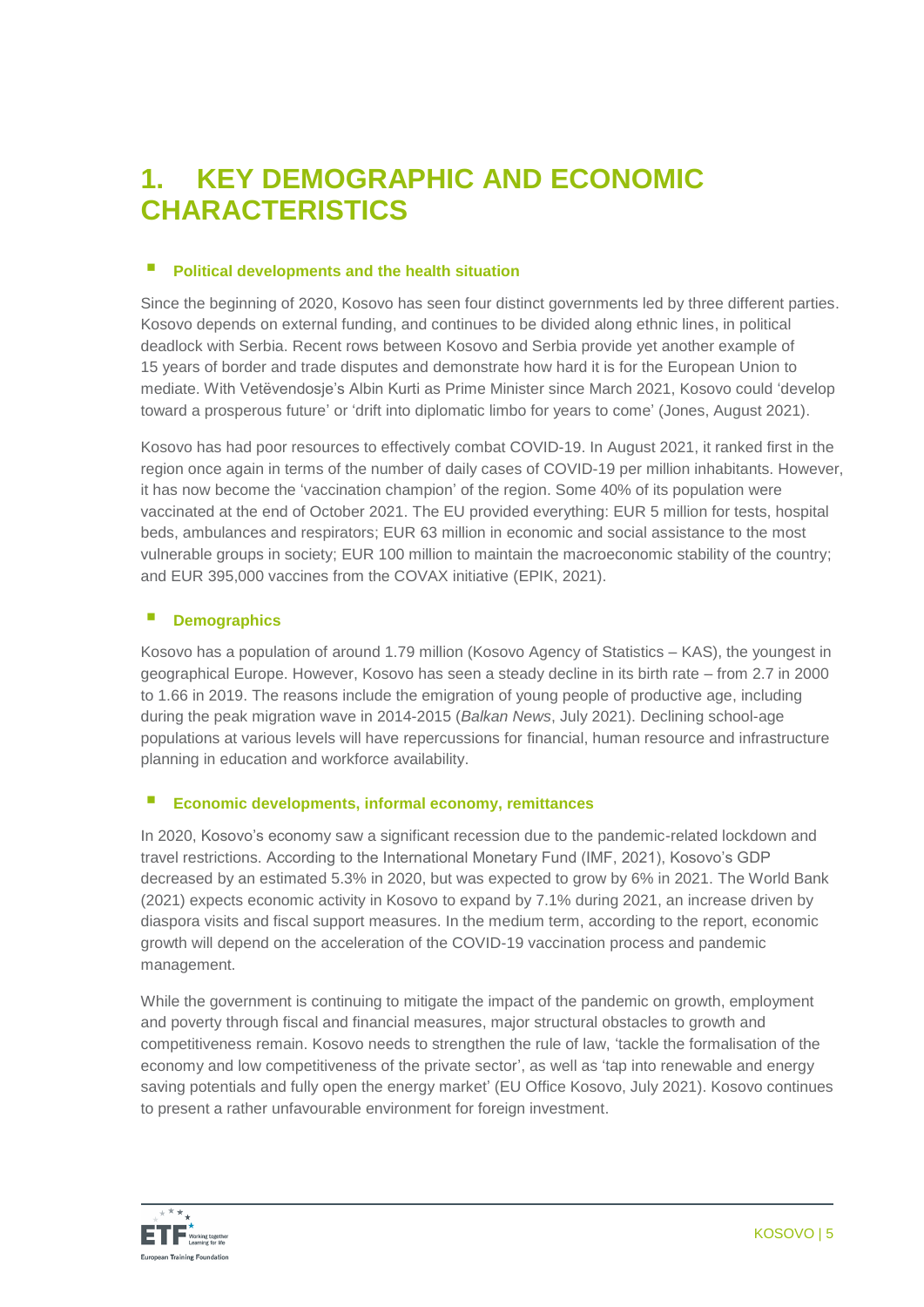In June 2021, the European Investment Bank (EIB) and the Kosovo Government signed an agreement worth EUR 40 million to guarantee private sector loans. Funds will be channelled through the Kosovo Credit Guarantee Fund. Kosovo will also benefit from the EU Plan for Economy and Investment in the Western Balkans, also focusing on digitalisation and a greener economy.

In July 2021, the Kosovo Government approved an Economic Recovery Package of EUR 420 million (around 6% of GDP). The priority goals include macro-fiscal stability, formalising and revitalising the economy, and enhancing employment. Five sets of measures target employment support (EUR 50 million); economic recovery (EUR 108 million); support for public services (EUR 112 million); investment in infrastructure and the environment (EUR 100 million); and support for families (EUR 50 million) 2 .

According to a survey by the Kosovo Chamber of Commerce, recovering from the crisis, over 45% of businesses rated their situation in the first quarter of 2021 as satisfactory. However, a reported problem remains the lack of skilled workers, especially during the summer months<sup>3</sup>.

The looming informal economy in Kosovo hinders economic development and strains already tight budgets. Before the pandemic, nearly 20% of registered businesses did not pay taxes and 30-40% of employees worked without contracts or social security. Such businesses and individuals were also excluded from short-term assistance during the pandemic (OECD, 2020, p. 7).

Households greatly depend on remittances that represent the most important source of foreign funding. In 2019, the remittance flow amounted to EUR 851.7 million, which accounted for 15.8% of GDP (Central Bank of Kosovo, cited in Merovci & Sekiraqa, 2021).

<sup>2</sup> Minister of Finance, Labour and Transfer, Hekuran Murati, at the Government meeting on 30 June 2021. 3 Interview with Berat Rukiqi, KCC President.

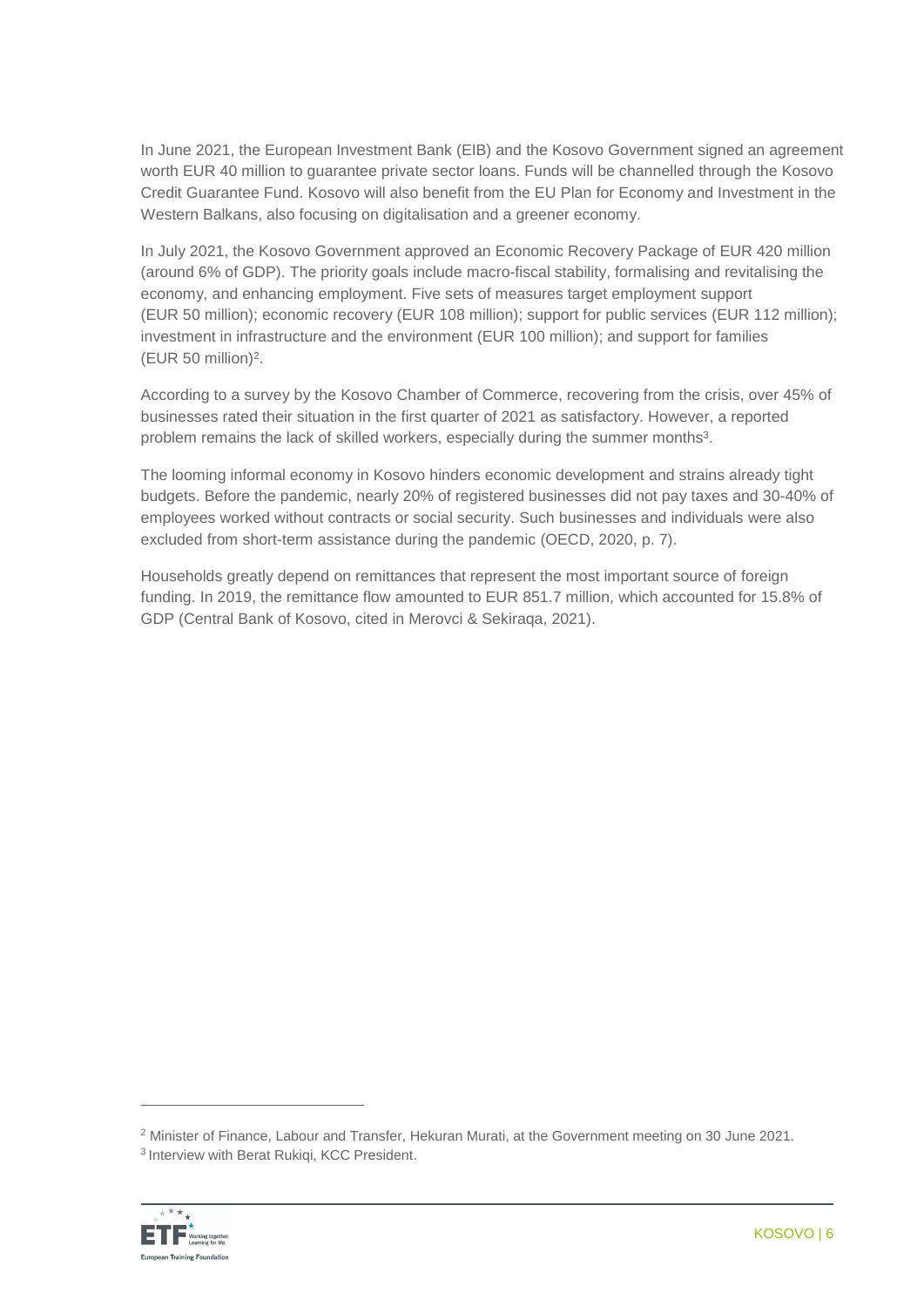# **2. EDUCATION AND TRAINING**

# 2.1 Trends and challenges

# **Education expenditure, access, participation and early leaving**

Government expenditure on education decreased from EUR 323 million in 2019 to EUR 313 million in 2020 (KAS). With a government expenditure on education that amounted to 4.5% of GDP in 2018, Kosovo was close to the EU average (4.6%)<sup>4</sup>. However, in terms of outcomes, Kosovo fares worse, as the PISA results illustrate (see below). Kosovo students spend an average of 13.2 years in education, but the number of learning-adjusted years is only 7.9 (World Bank Human Capital Index 2020). This gap of 5.3 years means that '18-year-old Kosovars have the skills, knowledge and intellect of 13-year-olds' (Bajrami, 2021, p. 13). Progress in education has been held back by the lack of political stability, leadership and development capacities, as well as the fact that 'teachers are hired based on political party affiliation' (Gashi, E., 2019, p. 1).

Participation in early childhood and basic education remains an issue for children, especially from remote areas and vulnerable backgrounds. Participation numbers decreased during the pandemic.

In 2020, 52.9% of upper secondary school students were enrolled in VET programmes, which represents a slight increase from 51.2% in 2019. Initial VET is provided in 68 vocational schools (including the six 'centres of competence') which operate under the jurisdiction of the Ministry of Education, Science, Technology and Innovation (MESTI). The Employment Agency of the Republic of Kosovo (EARK) directly manages eight publicly funded vocational training centres (VTCs). Furthermore, some private VTCs offer training in profiles that are sought after in Kosovo and abroad, such as in the healthcare or construction sectors. Fee-based courses often meet higher standards and are accredited by the National Qualifications Authority (NQA). Relatively high progression rates from vocational education and training (VET) to higher education and low university completion rates point to inefficiencies in the public skills formation systems.

In 2020, 7.8% of young people aged 18 to 24 had left school without completing upper secondary education, which is a slight improvement from 2019 when the rate was 8.2.% (KAS, LFS data). Dropping out from school is due to systemic problems in education that have been present for the last two decades. The value of education has decreased, and children see education as an obligation rather than a necessity (Prishtina Insight, May 2021). Early school-leavers are poorly prepared for living and working in a knowledge society.

Once out of school, few possibilities remain for adults to develop their skills. Efforts are taken to include jobseekers in formal education programmes in vocational schools or non-formal short courses in VTCs. The adult learning participation rates (25-64) was 5.6% in 2020, an improvement from 2019 by 2.9 percentage points (KAS). However, adult training opportunities across Kosovo remain restricted. Courses are often short and at basic skills levels. The training provided does not always improve the position of young people on the labour market. Low-skilled jobseekers benefit the least from training provision, which prevents them from moving out of unemployment (Viertel, 2020).

<sup>4</sup> See [https://ec.europa.eu/eurostat/statistics-explained/index.php/Government\\_expenditure\\_on\\_education](https://ec.europa.eu/eurostat/statistics-explained/index.php/Government_expenditure_on_education)

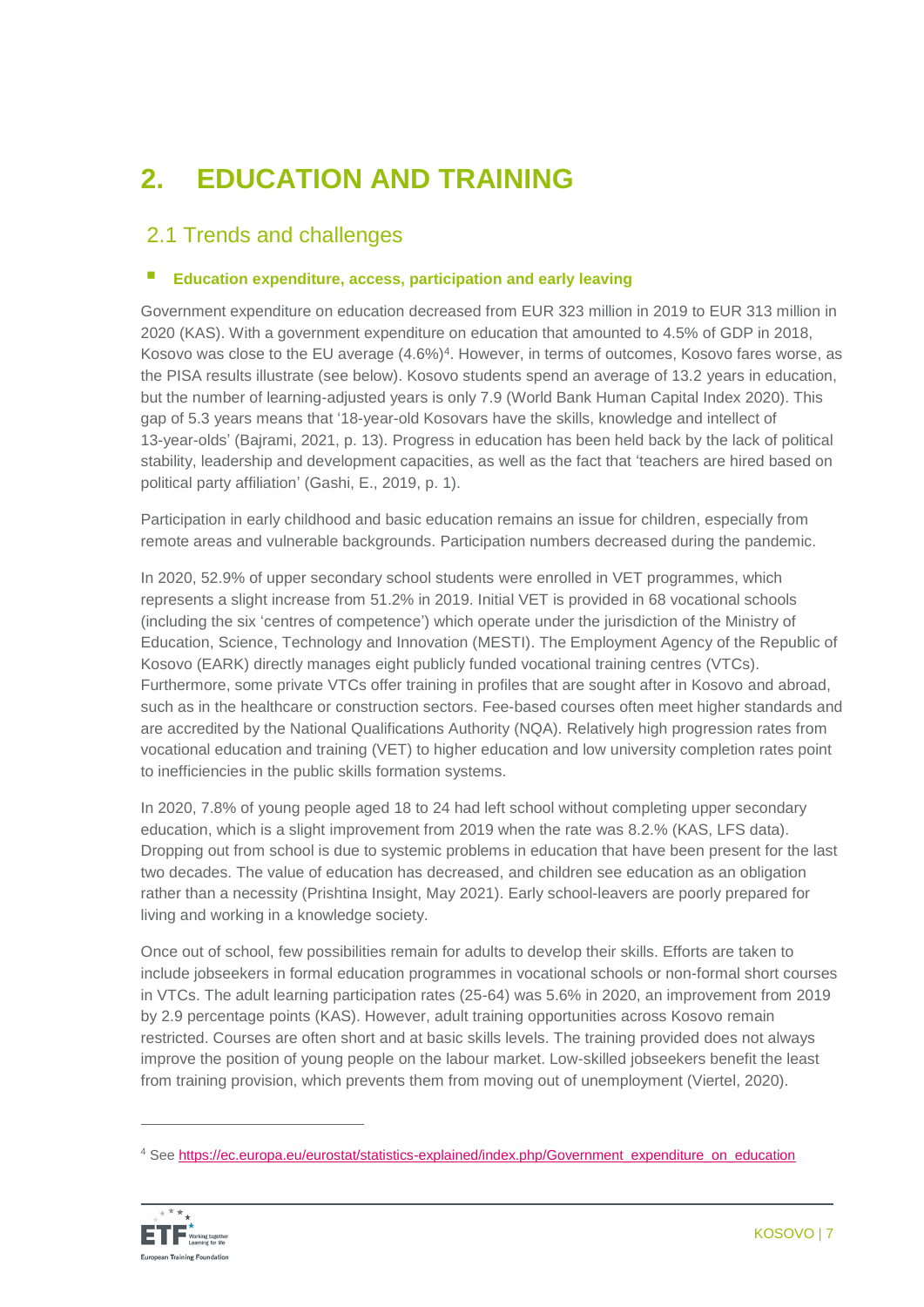In 2020, 28.1% of the active population (aged 15+) had a high level of education (ISCED 5 or higher) – a further improvement vis-à-vis 2019, with 27.2%. In contrast, at 55.7%, the proportion of people with medium-level qualifications, decreased by 1.4% in the same period.

## **PISA results**

In the OECD's 2015 and 2018 PISA tests in reading, mathematics and science, Kosovo ranked among the low performers of all participating countries. In 2018, only 21% of students attained at least Level 2 proficiency in reading (OECD average: 77%), while around 23% of students attained Level 2 or higher in both mathematics and science (OECD average: 76% and 78%, respectively) (OECD, 2019). Science results even dropped by 9% compared to 2015. This means that most of Kosovo's students fall below Level 2 in reading, mathematics and science proficiency, the baseline required as a foundation for later learning and work and 'to engage as critical and informed citizens' (MEST, 2019, p. 33).

# **Young people not in employment, education or training (NEETs)**

In 2020, 33.6% of Kosovo's young people (aged 15-24) were not in employment, education or training, abbreviated to NEETs. The respective figure for the 15-29 age group (relevant for the Youth Guarantee) is as high as 40.4%. This represents a deterioration over 2019 of 0.9 percentage points (15-24) and 0.5 percentage points (15-29), respectively (KAS, LFS data).

# **Education during the COVID-19 pandemic**

Schools closed on 12 March 2020 when the first COVID-19 cases were recorded in Kosovo. Further intervals of school reopenings and closures followed. During the lockdown phase, the ministry, with support from donors, made some educational resources available online and televised lectures in basic subjects. Distance learning was initially organised for grades 1-5 and later for grades 6-9. Responsibility for online classes for upper secondary education (both general and vocational) was left to the municipalities. Schools, teachers and parents faced many challenges. Before the pandemic, the system was ill-prepared for distance learning. Technology had hardly been used in schools. Internet connections are not generally available. Only 54% of the families in Kosovo have computers at home. Students did not receive adequate learning support (Prishtina Insight, May 2021). 'The quality of distance learning organisation, video materials and teaching approaches remains debatable' (Bajrami, 2021, p. 17). Even holding additional lectures to compensate for missed classes was not considered highly successful. Distance learning led to further learning gaps, especially among pupils from disadvantaged backgrounds. Furthermore, with businesses struggling for survival during the pandemic, work-based learning and work experience for first-time jobseekers could hardly be organised. The start of the new school year 2021/2022 had to be postponed to 27 September 2021, again due to the COVID-19 pandemic.

# 2.2 VET policy and institutional setting

# **Strategic and legal framework for VET and adult learning**

There is no shortage of ambitious strategies and action plans in Kosovo. These include Kosovo's Education Strategic Plan (KESP) 2017-2021, which also covers initial VET in vocational schools (MEST, 2016). Progress with the implementation of the KESP was assessed as relatively poor. Bajrami (2021) concluded that 'it is vital that the new education strategy included educational measures that respond to the pandemic and the post-COVID-19 period and which help mitigate

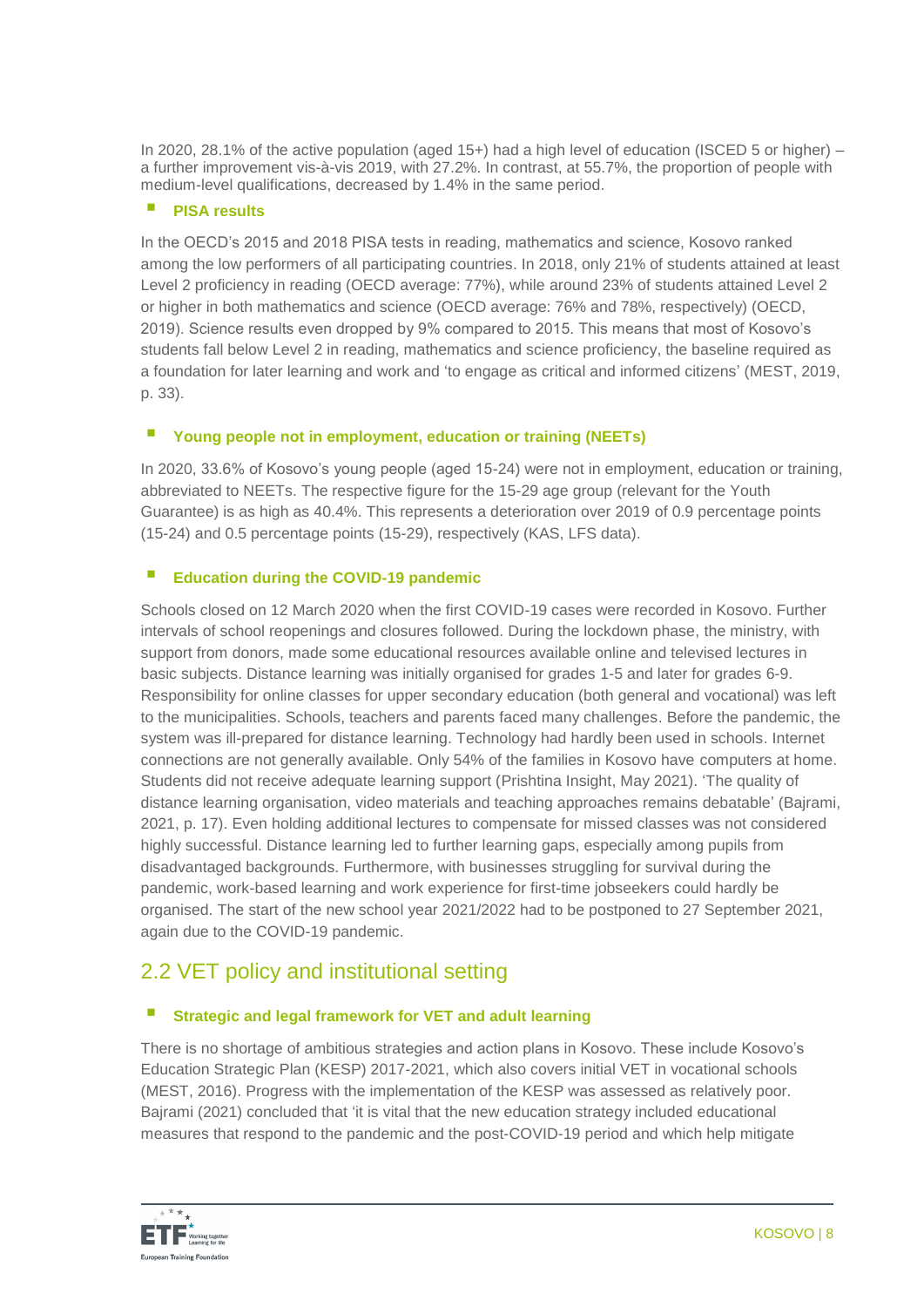inequalities in education, digitalise education, develop teacher capacity, as well as student competencies and skills essential for future success' (p. 18).

The Sector Strategy of the Ministry of Labour and Social Welfare 2018-2022 (Ministry of Labour and Social Welfare, 2017a) and the Action Plan: Increasing Youth Employment 2018-2020 (Ministry of Labour and Social Welfare, 2017b) cover elements of initial and continuing VET for young people and adults. Qehaja (2019) undertook a mid-term evaluation, while KOSINT2020 (2019) undertook a separate evaluation of the progress of the strategy's goals and measures in relation to the Roma, Ashkali and Egyptian communities in Kosovo.

A new working group reconvened recently under the new government to draft the Kosovo Education Strategy Plan for 2022-2025, where the digitalisation of education and digital skills will be one of the priorities. Donors have always supported the drafting and evaluation of strategies for which ministerial actors have limited capacities. The latter had also not been able to adequately act upon recommendations from evaluations, which calls into question local ownership.

One problem is the fragmented legal framework for VET, which is regulated by several pieces of primary legislation (Education / VET / Education in the Municipalities / Kosovo Qualifications Framework / Labour / Employment Agency) and the ever-growing amount of secondary legislation (administrative instructions, orders and decisions). The VET Law adopted in 2013 (No 04L-138) lacks certain aspects of a modern law, as well as cross-references with other laws, and has not been universally implemented. Donors have added to this complexity by introducing new pieces of legislation and different practices in pilot institutions. A new VET (base) law could help the reform process forward, capturing the latest developments and decisions and regulating all aspects of VET for young people and adults in a comprehensive manner. The new VET Law would need to sort out existing discrepancies with other relevant laws or by-laws. Stakeholders in VET and autonomous VET providers need to be able to operate in a secure and enabling legal environment.

## **VET governance and financing arrangements**

According to an ETF assessment (Rizvanolli Bajraktari & Pupovci, 2020), Kosovo's VET governance system faces a number of challenges. The tripartite Council for VET and Adult Education (CVETAE) has recently resumed work under the chairmanship of the head of metal sector employers. Its mandate, composition and modus operandi may need to be revised. The main tasks of the Council would be to advise government actors on the skills and profiles required in Kosovo and help design, implement and monitor relevant VET policies and legislation. The social partners should be able to participate on an equal footing with government institutions in charge of the economy, education, labour, employment and social welfare. In collaboration with the Social and Economic Committee chaired by the Kosovo Chamber of Commerce, the CVETAE may play a role in revising the national classification of occupations and advising MESTI on the broader qualifications or profiles that the public VET system could deliver. Putting in place a technical secretariat and regular meetings of the Council would be important.

The 2013 VET Law envisaged that the Agency for VET and Adult Education (AVETAE) would administer all VET schools, develop VET curricula, learning materials and teacher training schemes, and monitor and evaluate the entire VET system to inform policy. However, the Agency has never been mandated and resourced to do so. The GIZ's 'YES' project drafted a first study on the new role and functions of the Agency (INBAS & UBO, 2021), and a feasibility study is underway. In an effort to

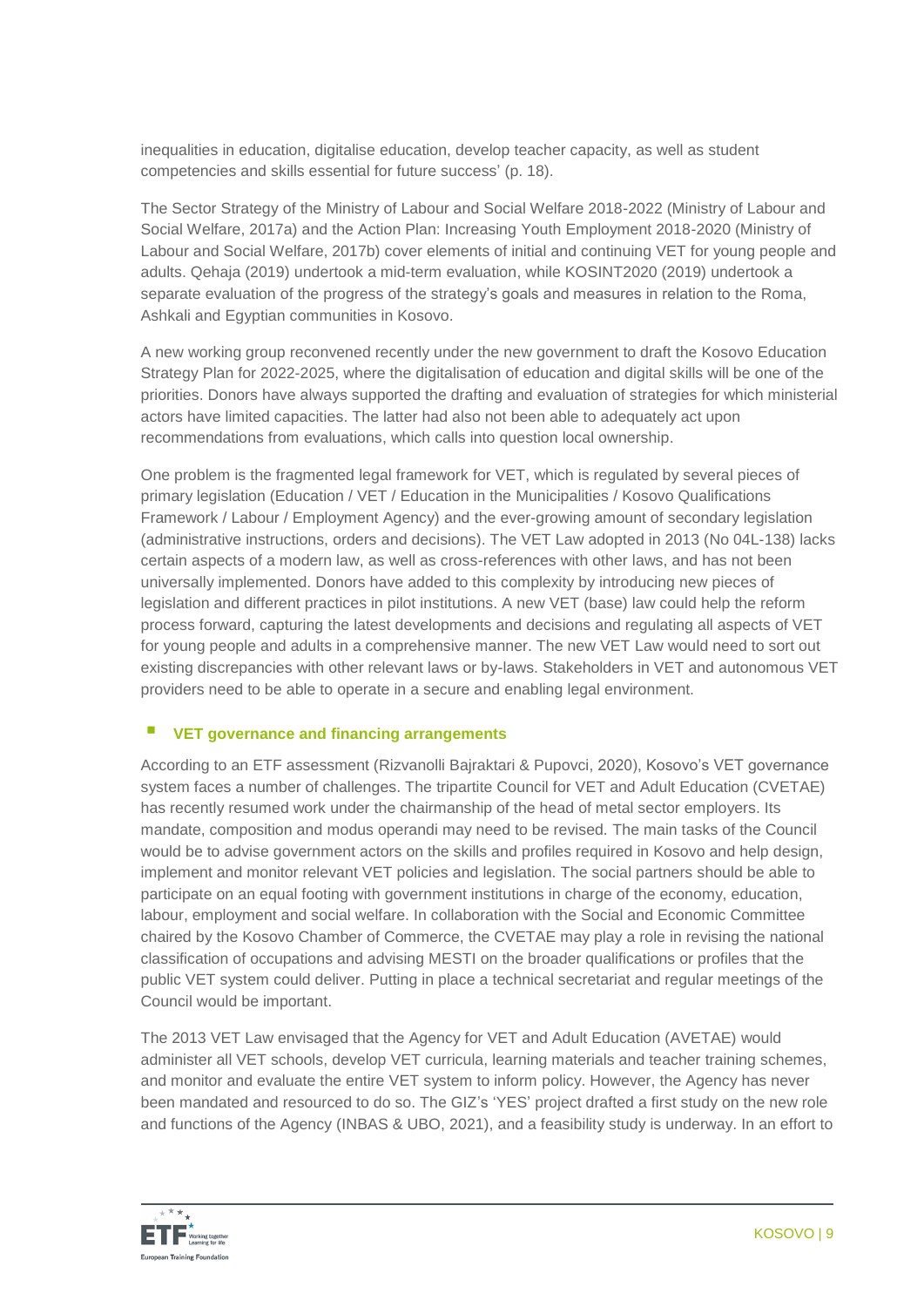reduce the number of public agencies, which the new government intends to do, the functions and staff of the National Qualifications Authority (NQA) could be integrated into the AVETAE.

Furthermore, the network of publicly funded VET providers may need revisiting in terms of number, location and VET offers, in view of both employers' needs and declining student numbers. Currently, there may be too many small VET schools, which offer a limited number of profiles. A baseline study establishing the status quo of all VET providers in Kosovo is missing. A vision and mid- to long-term plan could then guide the optimisation of the network and strategic investments in bigger training centres. Such bigger centres could cater to the training needs of young people and employed and unemployed adults. Such a plan would also need to guide the possible reallocation and skills development of VET teachers and the upgrading of equipment etc. Today hardly any public VET school meets the quality criteria set in the accreditation procedures by the NQA, and schools cannot be overburdened. It is important to have feasible regulations in place. A 'softer' approach might be to strengthen the continuous quality improvement processes in schools and support them through better curricula, learning materials, equipment, teacher training, the appointment of development coordinators and the conclusion of agreements with local employers for work-based learning. Strategic investments by the government and donors, as well as practical training provided by employers, will allow for higher-quality VET over time.

Municipalities receive block grants from the Ministry, including for education, but are not held accountable when they divert funds to other sectors. Recentralising the allocation of state funding for VET may not be possible currently under the existing Law on the Education in Municipalities (No 03L-068). However, neighbouring municipalities could possibly be encouraged to work together and plan and coordinate general and vocational education in their catchment areas. Creating bigger, 'regional' schools and VET centres with more students and a bigger variety of programmes might be a better option, as North Macedonia is currently trying to do. Alternatively, cooperating (VET) schools could better divide the work and coordinate the programmes or courses offered.

Municipalities are in charge of both the appointment of school staff and funding schools on a per capita basis that makes little distinction between general education and the more expensive vocational education. VET schools are generally underfunded and have so far had little discretion over budget planning and implementation. In 2021, the IPA-ADA's 'ALLED2' project introduced a new funding formula for VET and, in agreement with MESTI, provides training on budget planning to its 20 pilot schools. If successful, MESTI could adopt the formula and extend it to all VET schools in Kosovo. However, further preparation and training would be needed.

# **Quality and quality assurance**

Problems in aligning VET profiles and programmes with labour market demand, in tandem with a generally poor focus on practice, are obstacles to the development of relevant professional skills. The new education minister stopped the introduction of the new 'core VET curricula', which was planned for September 2021. Schroeter and Kaçaniku (2020) found that the overhaul of VET core curricula did not go in the desired direction. The new VET curricula, revised by teachers, were criticised for not involving employers in the identification of relevant profiles and skills (or not being based on recognised qualifications). Also, the individual VET curricula did not follow a common structure. Reaching an agreement on a national VET curriculum framework still remains an issue.

Since all upper secondary schools teach general subjects taken from the secondary general school curriculum, and since teachers claim to keep their teaching hours, VET programmes tend to be highly

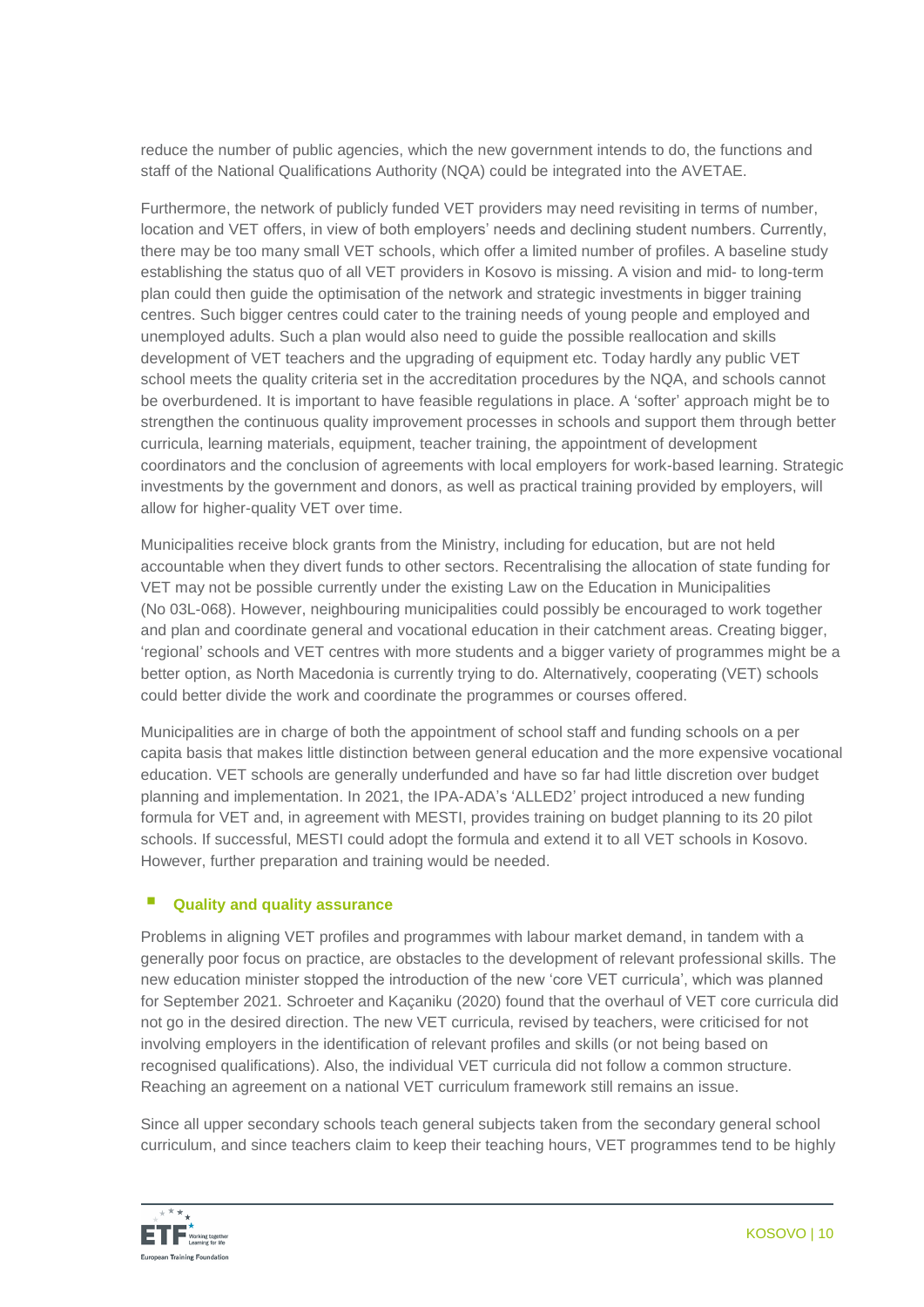academic and leave little space for practical skills training, including in companies. Many teachers lack pedagogical skills and a proper insight into the world of work (see ETF, 2019, for example). In October 2021, MESTI confirmed its intention of introducing an obligatory 1-year pedagogical training course for would-be teachers at university level. The 'ALLED2' project is helping with the development. In June 2020, the (then) Minister of Education, Science and Technology had signed an 'Instruction on schoolbased teacher training', but implementation is not sure. Equipment and consumables are lacking and school-business relations remain weak. Exceptions here are VET providers and courses, which enjoyed several years of donor investment in staff development, equipment and materials (Viertel, 2020).

Furthermore, the continuous professional development of VET teachers to enhance their pedagogical and practical VET skills is crucial. A 4-to-6-week training course for VET teachers already in service (modelled e.g. on the example of Albania) appears more feasible than a 1-year programme. The systematic introduction of development functions in schools by appointing and resourcing coordinators, such as for quality, continuous professional development, school-business coordination, career guidance, etc. could help schools to gradually improve.

In the field of higher (vocational) education, issues with academic staff, outdated content, corruption, quality control and limited business cooperation are preventing better skills outcomes (Viertel, 2020). The Kosovo Accreditation Agency has resumed its work of assessing and accrediting higher education providers and programmes.

The NQA is the independent body in charge of assessing and accrediting VET providers and qualifications. The Agency has only partially been able to fulfil this role, missing out in particular on the quality assurance of qualifications offered by public VET providers and the accreditation of the latter. The six VET centres of competence are exceptions here and have all been accredited.

The NQA approach to quality covers only a few points of what would make up a more comprehensive approach to quality assurance, as reflected, for example, in the European Quality Assurance Reference Framework for VET<sup>5</sup>. In relation to this, the previous Ministry of Education, Science and Technology, with the support of the German Gesellschaft für Internationale Zusammenarbeit (GIZ), had developed a quality assurance manual, trained staff and organised self-assessment processes among vocational schools. It is unclear how many VET schools are routinely doing this and whether the schools are taking follow-up steps to improve quality in a systematic manner. The AVETAE is supposed to manage VET and ensure its quality, but the Agency functions only to a limited extent. Municipalities or education inspectors have no procedures in place to look at the specificities and assure the quality of VET. Throughout the system, there is a lack of qualified staff to provide professional support to vocational schools and training centres.

# **Work-based learning arrangements**

Offering company internships as a structural part of the VET curriculum is at an early stage. One obstacle is that teachers want to keep their teaching hours for financial reasons. A few vocational schools introduced work-based learning, but mostly only for some students. The previous ministry had set aside funds to cover accident insurance premiums for students on internships in 2019-2020 (GIZ,

<sup>5</sup> See<https://eur-lex.europa.eu/LexUriServ/LexUriServ.do?uri=OJ:C:2009:155:0001:0010:EN:PDF> and the Resources menu item at [https://www.eqavet.eu/What-We-Do/European-Quality-Assurance-Reference-](https://www.eqavet.eu/What-We-Do/European-Quality-Assurance-Reference-Framework)[Framework](https://www.eqavet.eu/What-We-Do/European-Quality-Assurance-Reference-Framework)

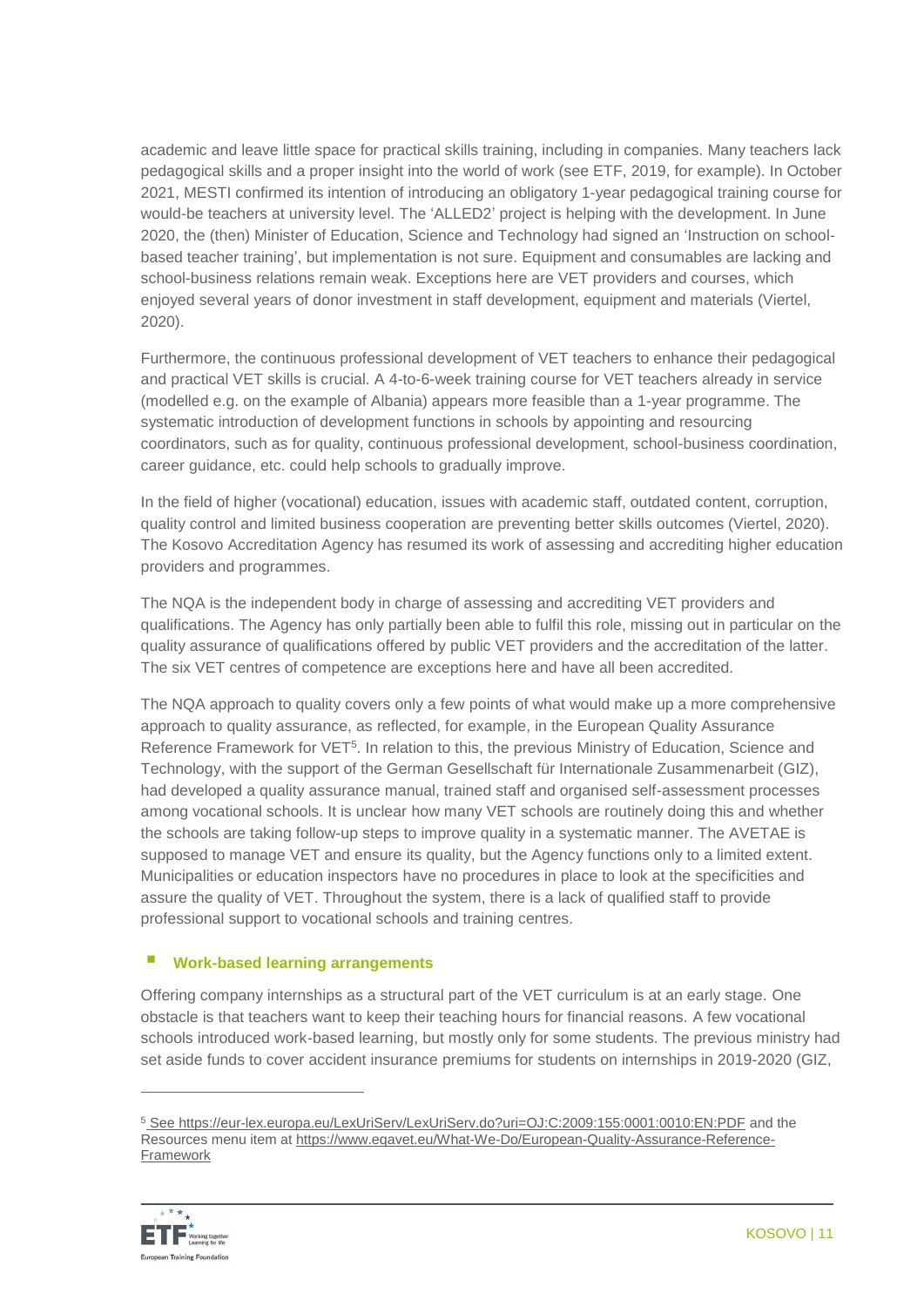2020) and adopted a national regulation and guidelines for work-based learning in 2020. Under this scheme, employers provided the equipment, materials, supervisors/instructors and – in some cases – food and travel costs for interns. The GIZ developed programmes to train in-company instructors at three levels of competence, with 'master trainer' being the highest level, and trained instructors. During the time of school and business closures, internships could not be offered to students.

To make work-based learning a systemic element of VET provision, VET curricula would need to be revised across the board, school-business liaison persons appointed in schools, a larger number of businesses involved through structured agreements, company instructors trained and processes coordinated between schools and businesses. However, it is unclear whether Kosovo's businesses have the potential to extend their internship offers as many of them are small and operate partly on an informal basis. The Regional Challenge Fund of the German-funded Kreditanstalt für Wiederaufbau (KfW) is trying to increase the labour market relevance of VET providers by funding partnerships between schools and private partners following a call for applications in Kosovo in early 2021.

On-the-job training and subsidised employment schemes also form part of publicly funded active labour market policies (ALMPs). Schools are not involved here. These schemes work better and the – mostly young – jobseekers acquire relevant skills. However, more rigorous evaluation practices by the Employment Agency should make sure that employers retain young people after their training.

# **Digital education and skills**

Kosovo's IT sector is assessed to have high potential (see e.g. Grzegorczik, 2021), with local and international companies offering jobs mainly for highly skilled people ('the platform economy').

The Minister of Education, Science and Technology in office in 2020 had initiated work on a digital skills strategy, but work discontinued with the change of government. The relevant objectives and activities will instead be integrated into the new Kosovo Education Strategic Plan 2022-2025.

The 'EU Support for the Competitiveness of Kosovo's ICT Sector' project (2020-2023) provides a variety of IT and business training courses for a larger number of participants. As part of the 'ICT4IID' project funded by Sweden, a training and resource centre for ICT skills is being equipped in Prishtina, and some upper secondary schools have been turned into ICT skills centres.

# ■ Donor support to education and VET for young people and adults

Donor support to education includes a World Bank project (working on a 'new financing formula for pre-university education'). Numerous donor projects support overall VET reform, the revision of curricula and individual training measures in selected areas and institutions. These include the EU Instrument for Pre-Accession Assistance (IPA) programmes, including ALLED2 with co-funding from the Austrian Development Agency and ESVET-PRO with co-funding from Luxembourg Devevelopment (LuxDev). Bilateral initiatives include the 'YES' project (which expired in March 2021), the 'Fit for Jobs' project (2021-2024) and other projects with skills development components implemented by GIZ, several phases of the 'EYE' project funded by the Swiss Development Cooperation (SDC), the 'KSV-20' project funded by LuxDev and the German-funded KfW Regional Challenge Fund.

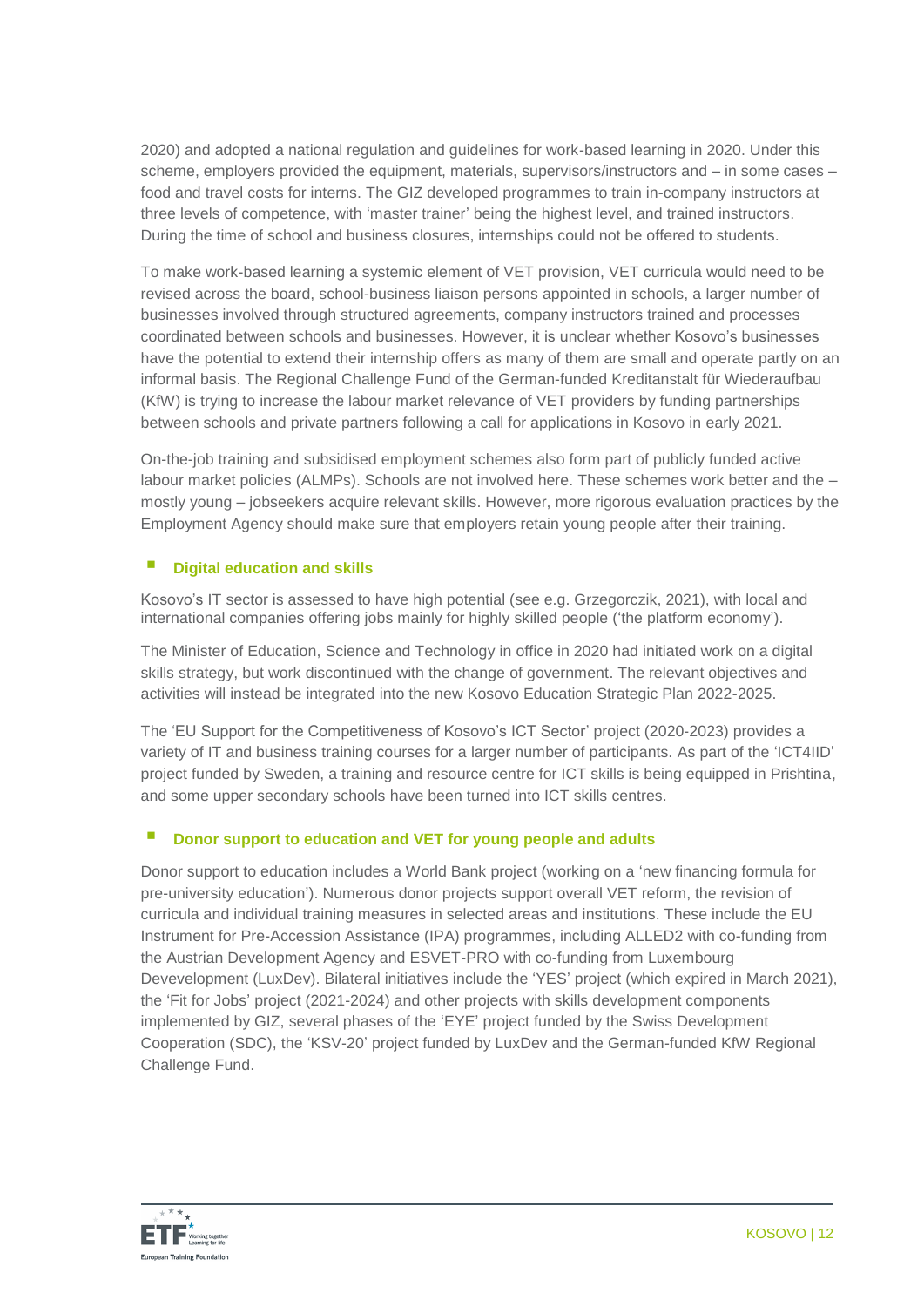# **3. LABOUR MARKET AND EMPLOYMENT**

# 3.1 Trends and challenges

## **Labour market and employment challenges in general**

Before the onset of the COVID-19 crisis, labour market indicators had improved, although Kosovo was still lagging far behind other Western Balkan countries. High numbers of new labour market entrants each year and the lack of jobs translate into high levels of inactivity and unemployment, especially for women and young people. In 2020, 61.7% of Kosovo's working-age population were 'inactive' (59.5% in 2019), of which 79.2% were women (78.9% in 2019), with the pandemic contributing its share. Youth unemployment stood at 49.1% in 2020 (49.4% in 2019).

University graduates stand better chances on the labour market, although may end up in lower skilled jobs, which also compromises opportunities for low or medium-skilled people. Furthermore, the high share of NEETs (33.6% in 2020 vs. 32.7% in 2019) poses a risk to equitable human capital development (source of all data: KAS, Labour Force Survey – LFS).

Key labour market and employment challenges in Kosovo comprise:

- the labour market participation, the low activity and employment rates, especially among women and young people, the high NEET rate, underemployment and the low participation of older workers;
- the labour market functioning, including working arrangements, the lack of or non-compliance with employment contracts, overtime work without compensation, the low transition from temporary to permanent contracts and employment protection legislation;
- the lack of unemployment and health insurance and the partial lack of occupational safety measures for employed people, which are issues where Kosovo does not comply with the EU *acquis communautaire<sup>6</sup>* ;
- the low level of expenditure on ALMPs compared with the extensive needs of beneficiaries, the lack of targeting of measures, the need for continuous capacity-building of employment service staff and the high level of long-term unemployment, especially of low-skilled people;
- the absence of adequate passive labour market measures or the lack of unemployment benefits, which could result in unemployed people falling into poverty;
- gender inequality in terms of employment and pay gaps; and
- the skills gap of unemployed people, especially young people (Paun Jarallah and Rizvanolli, 2019, p. 40).

## **Employment**

In 2020, the employment rate for the 15-64 age group stood at a low of 28.4% (30.1% in 2019), while that of the 20-64 age group was 32.3% (34.4% in 2019). The female employment rate (20-64) has always been markedly lower than the male rate, standing at 16.0% (15.6% in 2019). As women often work in safer, public sector jobs, employment losses were much higher among men during 2020, due to the outbreak of the pandemic (20-64: 48.8% in 2020 vs. 53.0% in 2019). In 2020, 57.7% of

<sup>&</sup>lt;sup>6</sup> 'acquis communautaire' = the accumulated legislation, legal acts and court decisions that constitute the body of European Union law.

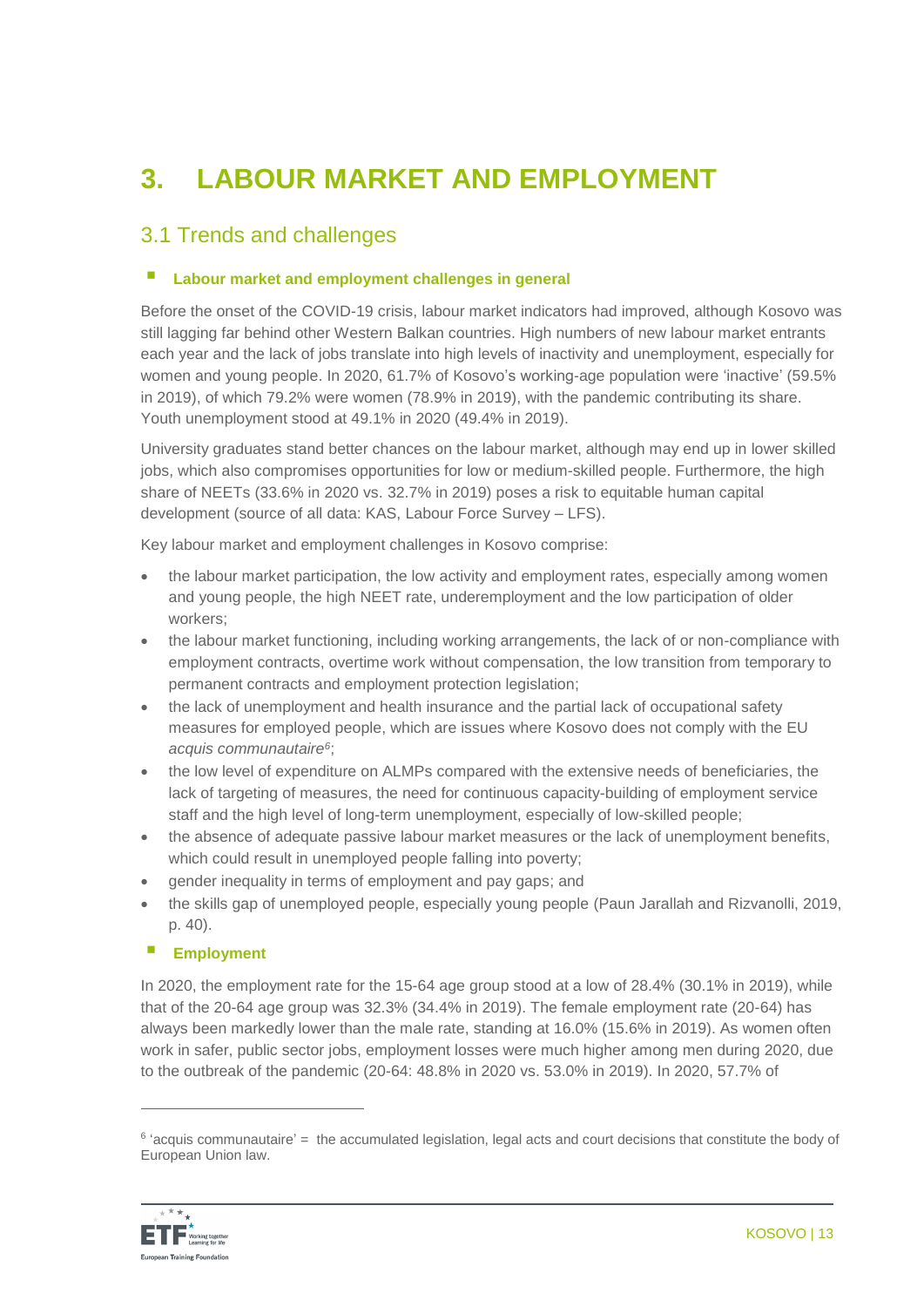employed people had temporary working contracts and 17% were in vulnerable employment (18.9% in 2019) (KAS, LFS).

Kosovo remains the country with the highest informal employment in the region. 'Some 83% of its employed have some form of informality in their employment relations' (SELDI, 2020, p. 4). The sectors facing the biggest challenges are construction, services, especially hotels and restaurants, and trade and transport. These sectors employ a large percentage of the Kosovo population, but are 'plagued by unfair competition and lack of secure opportunities for employees' (Pristina Insight, June 2019). Some 'studies suggest that 77.1% of the employees in the construction sector in the country are unregistered' (SELDI, 2020, p. 15). Undeclared workers have been unable to fully access the government support provided during the crisis (Williams, 2020). To combat undeclared work, Kosovo would require a mix of policies based on incentives and inspections (Gashi & Williams, 2019), as well as the consolidation of its contribution-based social insurance systems (health, unemployment and retirement).

# **Unemployment**

In 2020, 25.9% people were unemployed (25.7% in 2019), which included 32.3% women (34.4% in 2019) and 23.5% men (22.6% in 2019). In the 4th quarter of 2020 alone, surveyed unemployment grew by 2.4 percentage points. Nearly half of the 15 to 24-year-olds (49.1% in 2020; 49.4% in 2019) are unemployed. Unemployment is much higher among young women (57.2% in 2020 vs. 60.3% in 2019) than young men (45.2% in 2020; 44.1% in 2019) (KAS, LFS).

By December 2020, the number of registered unemployed persons reached 168,980, which is an exponential increase by 138.7% compared to 70,790 at the end of 2019. This can be attributed to Measure 15 of the Government's Decision for an Emergency Fiscal Package No 01/19, which offered EUR 130 per citizen in difficult social conditions but required registration with EARK. Another observed effect during 2020 was the 356% increase in the number of registered unemployed people who were – or declared they were – 'without any school education' (which was the quickest way to fill out the forms). The highest increase was recorded among persons aged 55+ (EARK, 2021).

At the same time, only 11,166 vacancies were reported in 2020 – the lowest number in the past 5 years. EARK was able to mediate 6,961 people into jobs – 1,330 into regular jobs and 5,631 into subsidised employment as part of ALMPs. Some 3,436 unemployed people – or 36.3% of all ALMP beneficiaries – were referred to training courses – a downward trend by 48% compared to the previous year due to VTC closures during the pandemic. Of these, 396 people were referred to 'combined training', taking place at both the VTC and in company (ibid).

## **Statistical data collection and labour market information**

EARK maintains a sophisticated IT-based labour market information system (LMIS)<sup>7</sup>, containing rich data on jobseekers, unemployed people, employers, vacancies, ALMPs and job mediation outcomes. The challenges include a more user-friendly presentation, analyses and the actual use of LMIS data. Some statistics, such as the characteristics of long-term unemployment and regional labour markets in Kosovo, are still missing. A dashboard of indicators in real time and periodical statistics, reports and analyses could assist individuals and employers with labour market needs information, job search and job matching. Furthermore, the LMIS could also help the government to review and shape

<sup>7</sup> See<https://sitp.rks-gov.net/>

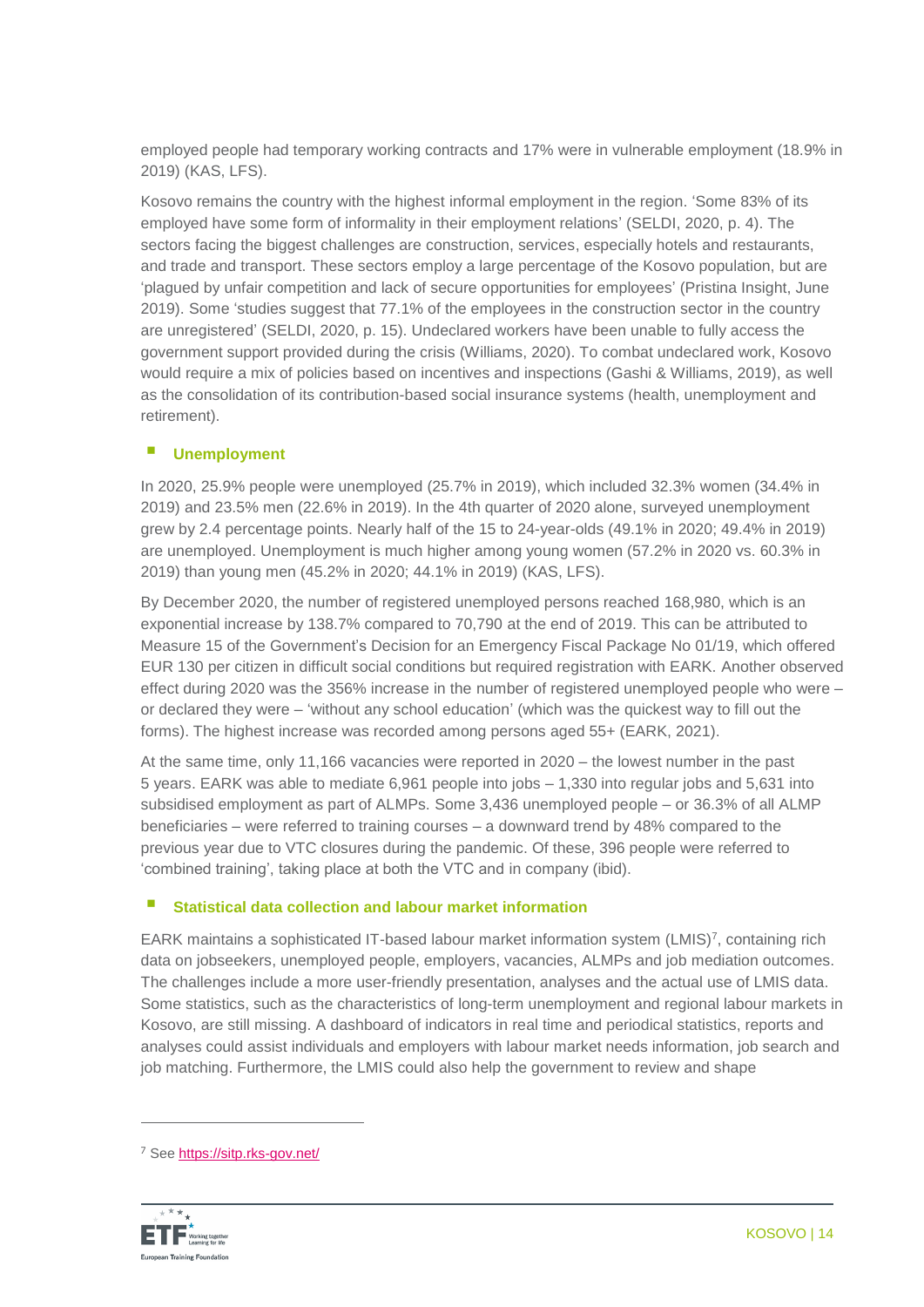employment and training policies, including the development of new sectors and professions (Paun Jarallah and Rizvanolli, 2019, pp. 19 and 75f.).

# **Poverty**

Based on the 2017 Household Budget Survey, 18% of Kosovo's population was estimated to live below the poverty line and 5.1% below the extreme poverty line. Poverty is higher in rural settlements (KAS, 2019). A regularly conducted survey on income and living conditions would help the Kosovo government to calculate key indicators, such as people exposed to poverty and social exclusion risks, and design targeted education, employment and social protection measures.

# 3.2 Employment policy and institutional setting

# **Strategy and legal framework in the employment policy field**

The Vetëvendosje government in place from January to June 2020 and since March 2021 abolished the labour ministry and integrated labour and social protection functions into the Ministry of Finance, Labour and Transfers. The labour ministry's Sector Strategy 2018-2022 and the Youth Employment Action Plan 2018-2020 were adopted in December 2017 (Ministry of Labour and Social Welfare, 2017a, 2017b). Qehaja (2019), who had carried out a mid-term evaluation, recommended that the labour and education ministries take greater efforts overall to promote youth employment. This evaluation did not lead to adjustments of the strategy or action plan nor any change of policy.

# **Initiatives to boost employment including the Youth Guarantee**

The Economic Recovery Package approved by the Government in July 2021 envisages the following employment support measures:

- the 10% pension contributions of gross salaries of new (or recently legalised) employees will be covered for 12 months;
- support to women in employment: every woman who is newly employed as from July 2021 will be supported for the first 3 months with a subsidy of 50% of her salary, up to a maximum of EUR 170. At the end of the 3-month period, women will receive subsidies of 10% of their gross salaries;
- employment of young people: the State guarantees first-time employment for all young people;
- training and employment in IT: coupons will be provided to all interested young people. After the training, their employment will be supported for the first 3 months;
- employment of people with special needs: 50% of their salary up to a maximum of EUR 150 per month for the first 6 months<sup>8</sup>.

A condition for receiving subsidies is that the employee does not appear in the declarations of June 2021 of the Tax Administration of Kosovo.

The upcoming Youth Guarantee scheme, supported by the EU, will need to address the complexity of challenges young people in Kosovo are facing in integrating into the labour market, such as: raising basic and relevant technical skills levels; the availability of quality training offers; opportunities for gaining practical skills during company internships; and accompanying support measures for young women and people from vulnerable backgrounds. EARK and its partners will need to improve their

<sup>8</sup> Minister of Finance, Labour and Transfer Hekuran Murati at the Government meeting held on 30 June 2021.

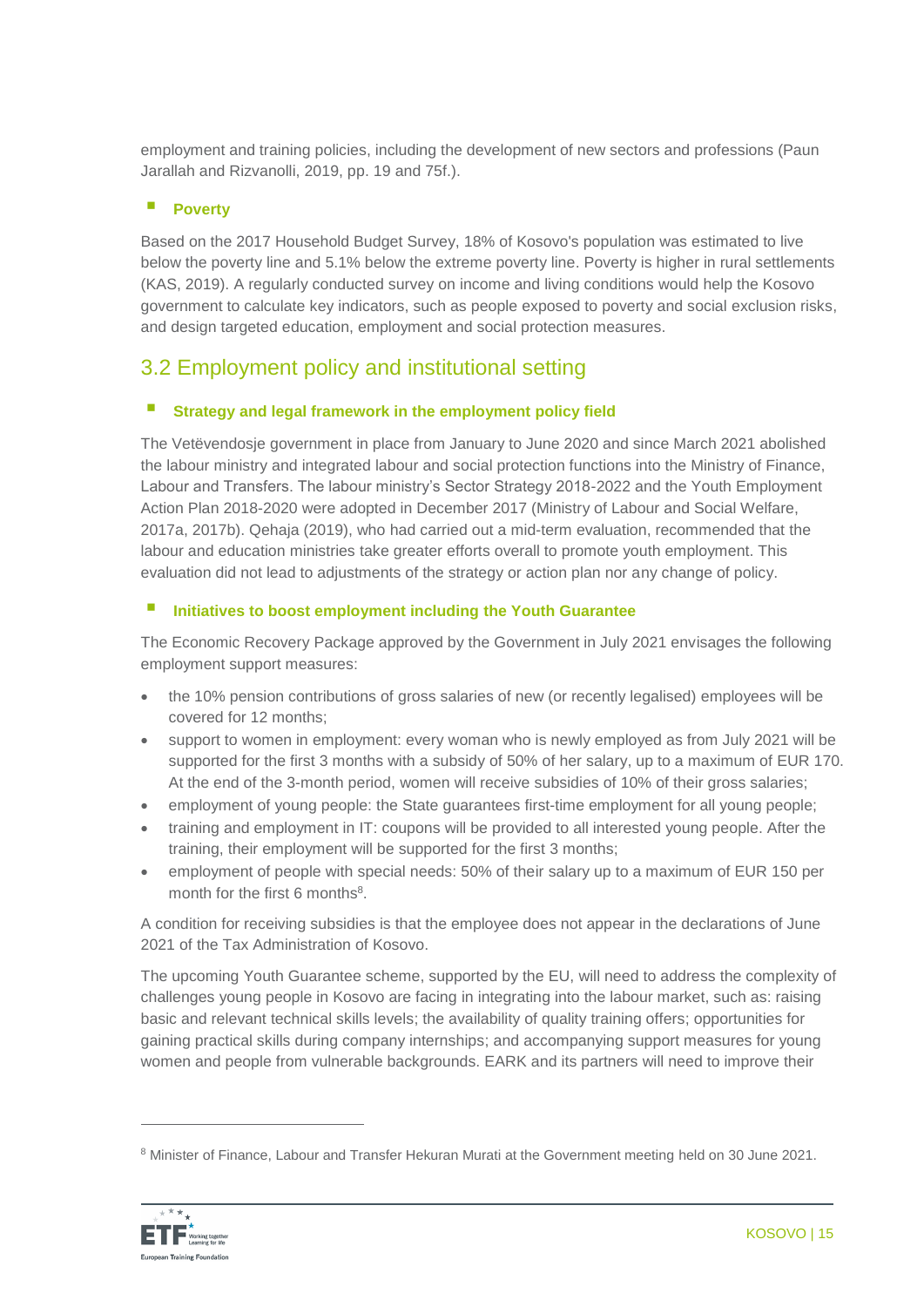understanding of the NEET situation through better data and analyses, as well as the extent and effectiveness of measures taken.

## **Initiatives to increase the capacity of the public employment services**

The Employment Agency of the Republic of Kosovo (EARK) has in place a 3-year policy for institutional development (2019-2021) and annual work plans for setting objectives, targets and key performance indicators. Operational processes are defined in the Operational Manual for Employment Services and in the regulations and manuals for each ALMP. IT-based systems are used to support standardised processes. Profiling is done taking into account people's skills, interests and motivation. It groups individuals into the three categories of 'low', 'medium' or 'high' risk of becoming long-term unemployed. Offices are well equipped for clients' self-service. Registered unemployed people have access to mediation services and, in principle, ALMPs. EARK manages a network of vocational training centres, promotes their accreditation and the development of teaching materials, and exchanges data on participation. Employers use labour office premises to interview unemployed persons. Another positive element is EARK's internal training system for newly recruited staff (Gashi, A., 2018).

The main challenges include the large number of registered unemployed persons, including those not actively looking for jobs, in relation to the limited number of counsellors and active measures available, and the general lack of vacancies. The extent of ALMPs is far below what is necessary in terms of quantity and quality. Regular studies to assess and forecast labour demand and the effectiveness of ALMPs are lacking. To improve the relevance and quality of training, EARK may contract out training for unemployed jobseekers after going through competitive bidding procedures. In this case, it may be a requirement that only accredited training providers, or training providers or companies with accredited instructors, are allowed to apply.

# **E** Donor support to the employment policy field

EARK has received financial support from the UNDP, SDC's 'EYE' project, GIZ, DIMAK Kosovo, KE-EYWG, the International Office for Migration (IOM), Swisscontact's 'C4EE' project and the German-funded DVV (EARK, 2021). EU support expired in 2020.

The ongoing EU project 'Supporting the employment of young people and women in rural areas through agricultural development' (budget: EUR 374,669) awarded grants and agricultural equipment to beneficiaries in the municipalities of South Mitrovica and Shtime. The project is aimed at helping disadvantaged young people, women and other people in rural areas to create new businesses and conditions for self-employment.

For further information please contact Evelyn Viertel, European Training Foundation, email: [Evelyn.Viertel@etf.europa.eu.](mailto:Evelyn.Viertel@etf.europa.eu)

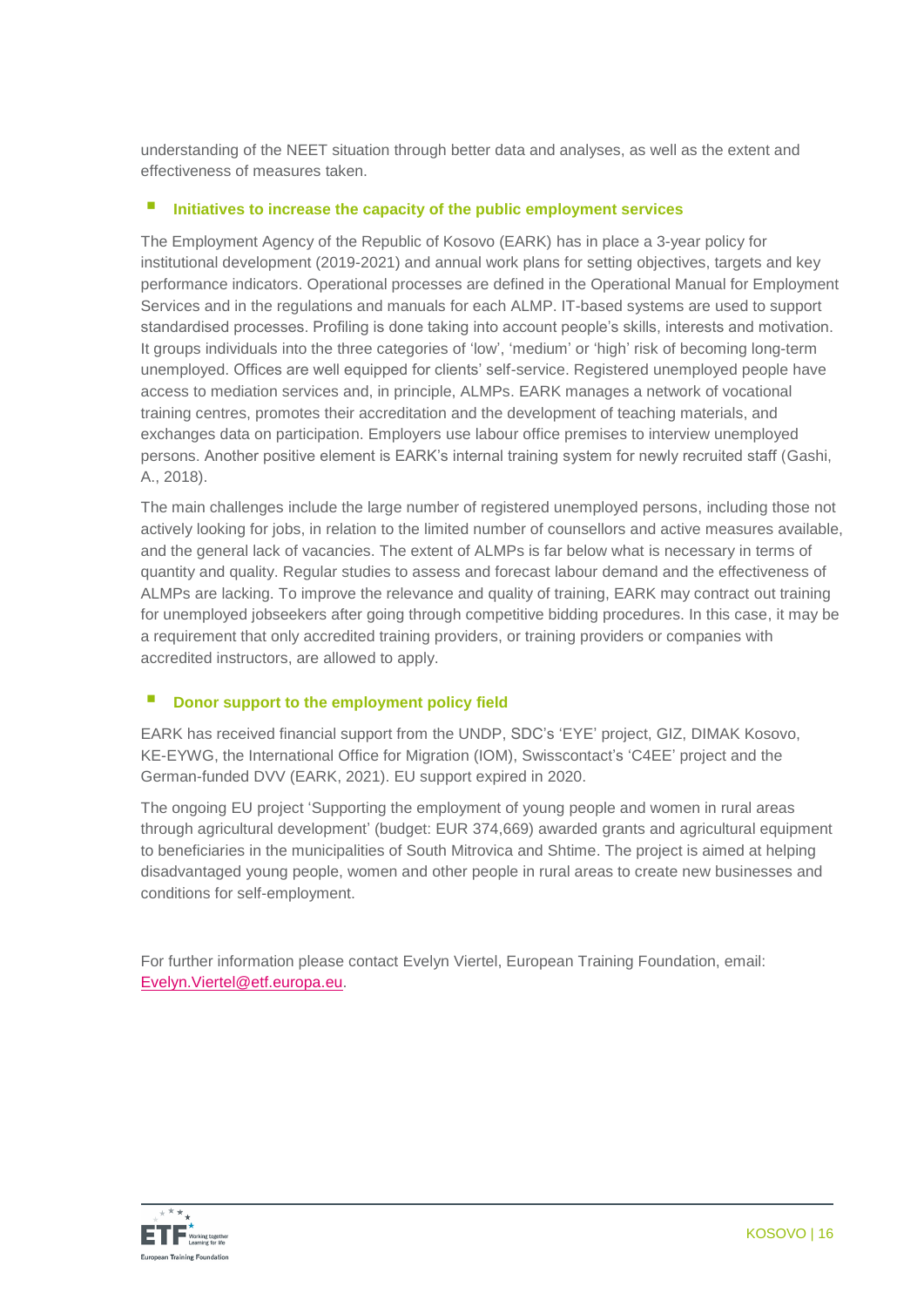# **STATISTICAL ANNEX – KOSOVO**

|                 | <b>Indicator</b>                                                                 |                            | 2010      | 2015      | 2019           | 2020      |
|-----------------|----------------------------------------------------------------------------------|----------------------------|-----------|-----------|----------------|-----------|
| $\overline{1}$  | Total population (in thousands) <sup>e</sup>                                     |                            | 1,775.7   | 1,788.2   | 1,788.9        | 1,775.4   |
| $\overline{2}$  | Relative size of the youth population<br>$(15-24$ age group, %) <sup>e, c</sup>  |                            | <b>MD</b> | 28.6      | 27.9<br>(2017) | <b>MD</b> |
| 3               | GDP growth rate (%)                                                              |                            | 3.3       | 4.1       | 4.9            | $-6.9$    |
|                 | GDP by sector (%)                                                                | Agriculture value<br>added | 13.6      | 10.3      | 7.7            | 7.6       |
| 4               |                                                                                  | Industry value<br>added    | 23.8      | 23.8      | 26.4           | 25.8      |
|                 |                                                                                  | Services value<br>added    | 46.4      | 47.5      | 46.8           | 44.2      |
| 5               | Public expenditure on education (as % of GDP) <sup>(1)</sup>                     |                            | 3.8       | 4.7       | <b>MD</b>      | <b>MD</b> |
| $6\phantom{1}6$ | Public expenditure on education (as % of total<br>public expenditure) (1)        |                            | <b>MD</b> | 17.7      | <b>MD</b>      | <b>MD</b> |
| $\overline{7}$  | Adult literacy (%)                                                               |                            | <b>MD</b> | <b>MD</b> | <b>MD</b>      | <b>MD</b> |
|                 | Educational attainment of<br>the adult population $(15+)$<br>$(%)^{(2)}$         | Low <sup>(3)</sup>         | <b>MD</b> | 19.2      | 16.5           | 16.2      |
| 8               |                                                                                  | Median <sup>(4)</sup>      | <b>MD</b> | 58.0      | 56.3           | 55.7      |
|                 |                                                                                  | High <sup>(5)</sup>        | <b>MD</b> | 22.9      | 27.2           | 28.1      |
|                 | Early leavers from<br>education and training<br>9<br>(aged 18-24) (%)            | Total                      | <b>MD</b> | 14.5      | 8.2            | 7.8       |
|                 |                                                                                  | Male                       | <b>MD</b> | 11.8      | 8.0            | 7.3       |
|                 |                                                                                  | Female                     | <b>MD</b> | 17.5      | 8.4            | 8.4       |
| 10              | Gross enrolment rates in upper secondary<br>education (ISCED level 3) (%)        |                            | <b>MD</b> | <b>MD</b> | <b>MD</b>      | MD        |
| 11              | Share of VET students in upper secondary<br>education (ISCED level 3) (%)        |                            | <b>MD</b> | 50.8      | 51.2           | 52.9      |
| 12              | Tertiary education attainment (aged 30-34) (%)                                   |                            | MD        | 17.2      | MD             | MD        |
| 13              | Participation in training /<br>lifelong learning (25-64 age<br>group) by sex (%) | Total                      | <b>MD</b> | 4.9       | 2.7            | 5.6       |
|                 |                                                                                  | Male                       | <b>MD</b> | 5.9       | 2.9            | 5.8       |
|                 |                                                                                  | Female                     | <b>MD</b> | 3.8       | 2.6            | 5.5       |
|                 | Participation in training /                                                      | Low <sup>(3)</sup>         | <b>MD</b> | 0.1       | 0.1            | 0.8       |
|                 | lifelong learning (25-64 age<br>group) by education (%)                          | Median <sup>(4)</sup>      | <b>MD</b> | 2.9       | $\overline{2}$ | 3.7       |

This annex includes annual data from 2010, 2015, 2019 and 2020 or the last available year.

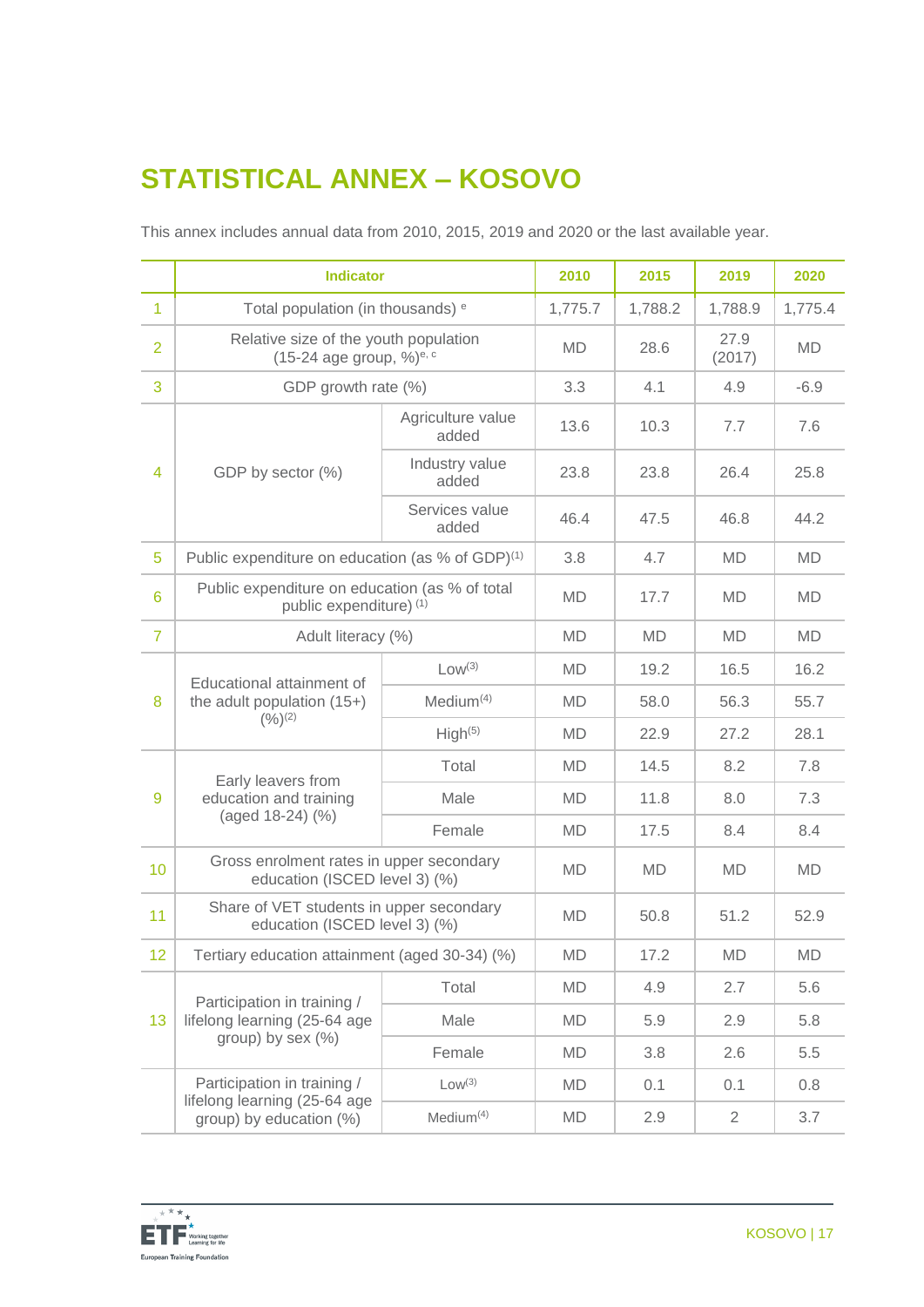|    |                                                               | High <sup>(5)</sup>        | <b>MD</b> | 1.9  | 0.6  | 1.2            |
|----|---------------------------------------------------------------|----------------------------|-----------|------|------|----------------|
|    | Participation in training /                                   | Inactive                   | <b>MD</b> | 2.3  | 1.6  | 2.8            |
|    | lifelong learning (25-64 age<br>group) by working status (%)  | Employed                   | <b>MD</b> | 1.6  | 0.9  | $\overline{2}$ |
|    |                                                               | Unemployed                 | <b>MD</b> | 1    | 0.3  | 0.9            |
|    | Low achievement in                                            | Reading                    | N/A       | N/A  | N/A  | N/A            |
| 14 | reading, mathematics and                                      | <b>Mathematics</b>         | N/A       | N/A  | N/A  | N/A            |
|    | science - PISA (%)                                            | Science                    | N/A       | N/A  | N/A  | N/A            |
|    |                                                               | Total                      | <b>MD</b> | 33.5 | 35.3 | 33.4           |
| 15 | Activity rate (aged 15+) (%)                                  | Male                       | <b>MD</b> | 50.8 | 52.6 | 49.0           |
|    |                                                               | Female                     | <b>MD</b> | 16.0 | 18.2 | 18.0           |
|    |                                                               | Total                      | <b>MD</b> | 66.5 | 64.7 | 66.6           |
| 16 | Inactivity rate (aged 15+)<br>(% )                            | Male                       | <b>MD</b> | 49.2 | 47.4 | 51.0           |
|    |                                                               | Female                     | <b>MD</b> | 84.0 | 81.8 | 82.0           |
|    | Employment rate<br>$(aged 15+)$ $(\%)$                        | Total                      | <b>MD</b> | 22.5 | 26.3 | 24.8           |
| 17 |                                                               | Male                       | <b>MD</b> | 34.7 | 40.8 | 37.6           |
|    |                                                               | Female                     | <b>MD</b> | 10.2 | 12.0 | 12.2           |
|    | Employment rate by<br>educational attainment<br>(% aged 15+%) | Low <sup>(3)</sup>         | <b>MD</b> | 7.5  | 9.1  | 8.3            |
| 18 |                                                               | Median <sup>(4)</sup>      | <b>MD</b> | 30.1 | 34.1 | 31.5           |
|    |                                                               | High <sup>(5)</sup>        | <b>MD</b> | 51.3 | 57.5 | 54.7           |
|    |                                                               | Agriculture                | <b>MD</b> | 2.3  | 5.2  | 4.8            |
| 19 | Employment by sector(%)                                       | Industry &<br>construction | <b>MD</b> | 28.3 | 27.6 | 27.3           |
|    |                                                               | Services                   | <b>MD</b> | 69.6 | 67.1 | 67.9           |
| 20 | Incidence of self-employment (%)                              |                            | <b>MD</b> | 29.1 | 27.1 | 26.9           |
| 21 | Incidence of vulnerable employment (%)                        |                            | <b>MD</b> | 22.8 | 18.9 | 17.1           |
| 22 | Unemployment rate<br>(aged 15+) (%)                           | Total                      | <b>MD</b> | 32.8 | 25.5 | 25.7           |
|    |                                                               | Male                       | <b>MD</b> | 31.7 | 22.4 | 23.3           |
|    |                                                               | Female                     | <b>MD</b> | 36.5 | 34.4 | 32.2           |
|    |                                                               | Low <sup>(3)</sup>         | <b>MD</b> | 47.0 | 32.2 | 34.2           |
| 23 | Unemployment rate by<br>educational attainment                | Medium <sup>(4)</sup>      | <b>MD</b> | 33.6 | 25.6 | 26.6           |
|    | (aged 15+) (%)                                                | High <sup>(5)</sup>        | MD        | 18.8 | 21.3 | 19.2           |
|    |                                                               |                            |           |      |      |                |

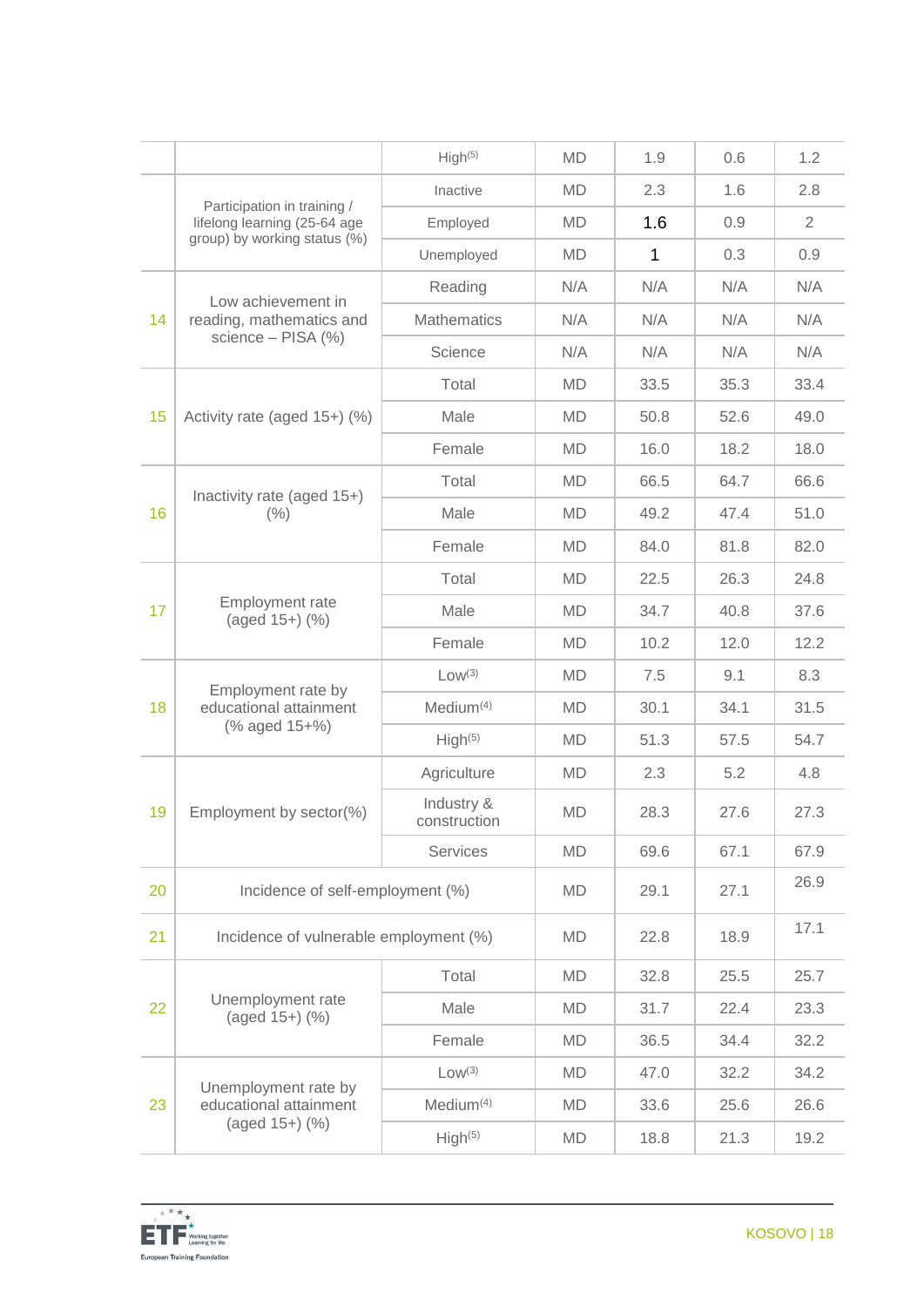| 24 | Long-term unemployment rate (aged $15+$ ) (%)                                                      |        | <b>MD</b> | 23.7 | <b>MD</b> | <b>MD</b> |
|----|----------------------------------------------------------------------------------------------------|--------|-----------|------|-----------|-----------|
|    | Youth unemployment rate<br>(aged 15-24) (%)                                                        | Total  | <b>MD</b> | 57.7 | 49.4      | 49.1      |
| 25 |                                                                                                    | Male   | <b>MD</b> | 54.2 | 44.1      | 45.2      |
|    |                                                                                                    | Female | <b>MD</b> | 67.2 | 60.3      | 57.2      |
| 26 | Proportion of people aged<br>15-24 not in employment,<br>education or training<br>$(NEETS)$ $(\%)$ | Total  | <b>MD</b> | 31.4 | 32.7      | 33.6      |
|    |                                                                                                    | Male   | <b>MD</b> | 28.3 | 31.4      | 34.0      |
|    |                                                                                                    | Female | <b>MD</b> | 34.9 | 34.2      | 33.2      |

#### Latest update: September 2021

#### Sources:

Indicators 2, 5, 6, 8, 9, 12, 13, 15, 16, 17, 18, 19, 20, 21, 22, 23, 24, 25 & 26 – KAS, Labour Force Survey.

Indicator 11 – MEST/KAS, EMIS system.

Indicator 14 – OECD's PISA database.

Indicators 1, 3 & 4 – The World Bank, World Development Indicators database.

#### Notes:

- (1) Government accounts
- (2) Active population aged 15+

 $(3)$  Low – primary and basic general education

(4) Medium – general secondary and vocational-technical education

(5) High – secondary special and higher education

#### Legend:

- $e =$ Estimates
- $c =$  Calculated data

N/A = Not applicable

MD = Missing data

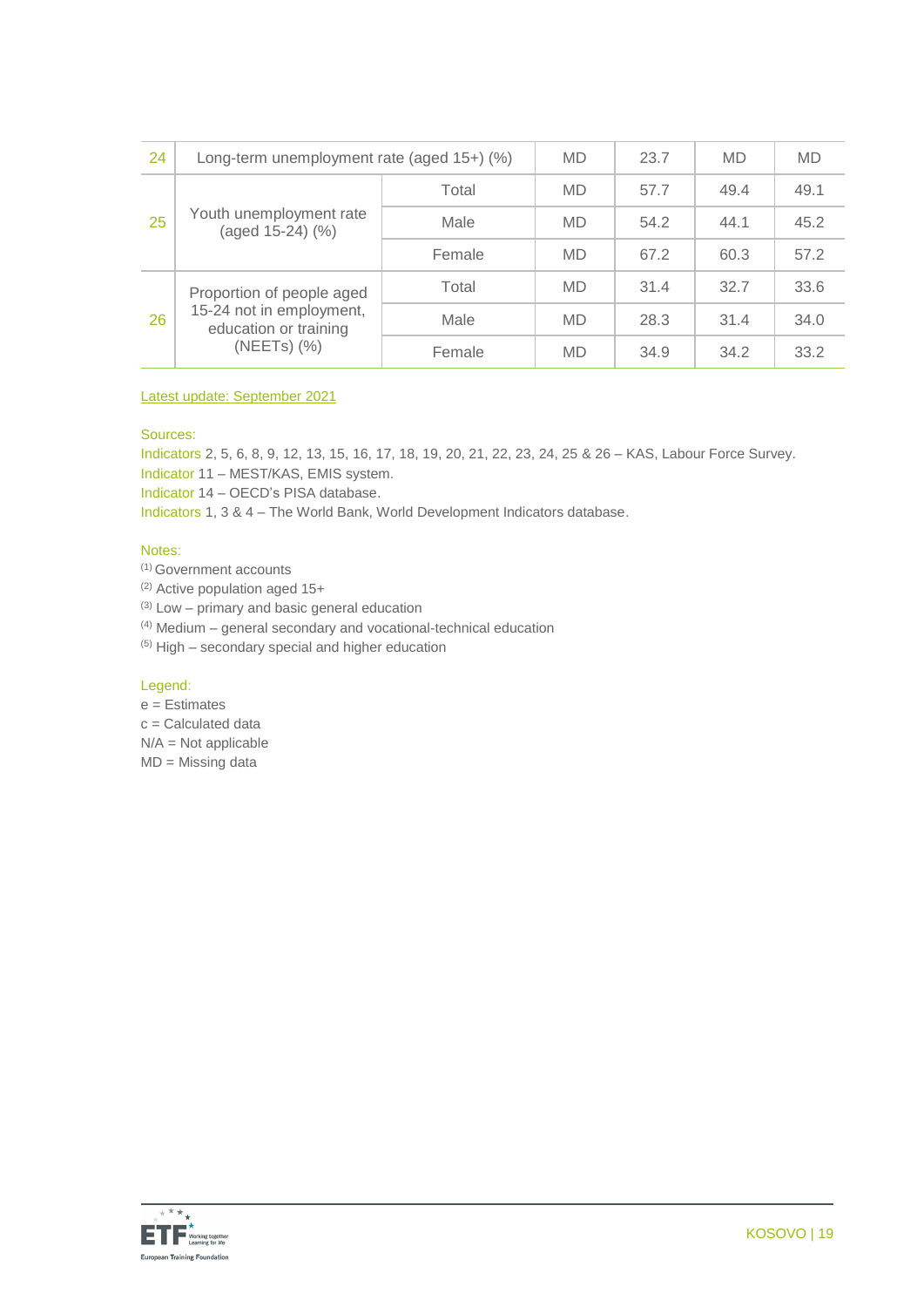# **ANNEX: DEFINITIONS OF INDICATORS**

|              | <b>Description</b>                                                    | <b>Definition</b>                                                                                                                                                                                                                                                                                                                                                                                                                                                                                                                                                          |
|--------------|-----------------------------------------------------------------------|----------------------------------------------------------------------------------------------------------------------------------------------------------------------------------------------------------------------------------------------------------------------------------------------------------------------------------------------------------------------------------------------------------------------------------------------------------------------------------------------------------------------------------------------------------------------------|
| 1            | Total population (in thousands)                                       | The total population is estimated as the number of people having their<br>usual residence in a country on 1 January of the respective year.<br>When information on the usually resident population is not available,<br>countries may report legal or registered residents.                                                                                                                                                                                                                                                                                                |
| $\mathbf{2}$ | Relative size of the youth<br>population (15-24 age group) (%)        | This is the ratio of the youth population (aged 15-24) to the working-<br>age population, usually aged 15-64 (74)/15+.                                                                                                                                                                                                                                                                                                                                                                                                                                                     |
| 3            | GDP growth rate (%)                                                   | Annual percentage growth rate of GDP at market prices based on<br>constant local currency. Aggregates are based on constant 2010<br>US dollars. GDP is the sum of gross value added by all resident<br>producers in the economy plus any product taxes and minus any<br>subsidies not included in the value of the products. It is calculated<br>without making deductions for depreciation of fabricated assets or for<br>depletion and degradation of natural resources.                                                                                                 |
| 4            | GDP by sector (%)                                                     | The proportion of value added from Agriculture, Industry and<br>Services.                                                                                                                                                                                                                                                                                                                                                                                                                                                                                                  |
|              |                                                                       | Agriculture corresponds to ISIC divisions 1-5 and includes forestry,<br>hunting, and fishing, as well as the cultivation of crops and livestock<br>production. Value added is the net output of a sector after adding up<br>all outputs and subtracting intermediate inputs. It is calculated without<br>making deductions for depreciation of fabricated assets or depletion<br>and degradation of natural resources. The origin of value added is<br>determined by the International Standard Industrial Classification<br>(ISIC), Revision 3 or 4.                      |
| 5            | Public expenditure on education<br>(as % of GDP)                      | Public expenditure on education expressed as a percentage of GDP.<br>Generally, the public sector funds education either by directly bearing<br>the current and capital expenses of educational institutions, or by<br>supporting students and their families with scholarships and public<br>loans as well as by transferring public subsidies for educational<br>activities to private firms or non-profit organisations (transfer to private<br>households and companies). Both types of transaction together are<br>reported as total public expenditure on education. |
| 6            | Public expenditure on education<br>(as % of total public expenditure) | Public expenditure on education expressed as a percentage of total<br>public expenditure.                                                                                                                                                                                                                                                                                                                                                                                                                                                                                  |
|              |                                                                       | Generally, the public sector funds education either by directly bearing<br>the current and capital expenses of educational institutions, or by<br>supporting students and their families with scholarships and public<br>loans as well as by transferring public subsidies for educational<br>activities to private firms or non-profit organisations (transfer to private<br>households and companies). Both types of transaction together are<br>reported as total public expenditure on education.                                                                      |
| 7            | Adult literacy (%)                                                    | Adult literacy is the percentage of the population aged 15 and over<br>who can both read and write a short simple statement on their<br>everyday life, and understand it. Generally, 'literacy' also<br>encompasses 'numeracy' - the ability to make simple arithmetic<br>calculations.                                                                                                                                                                                                                                                                                    |

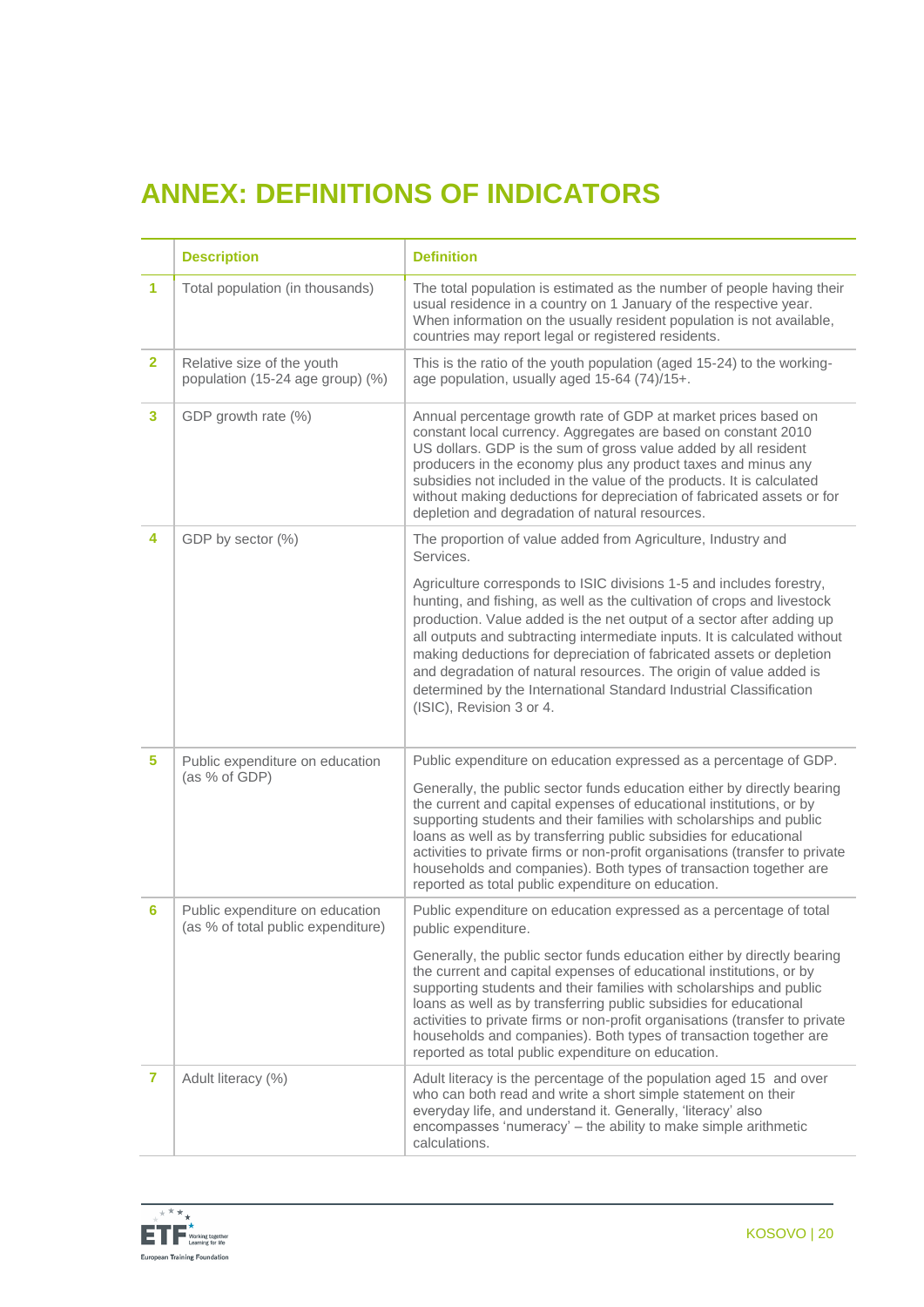|                 | <b>Description</b>                                                                | <b>Definition</b>                                                                                                                                                                                                                                                                                                                                                                                                                                                                                                                                                 |
|-----------------|-----------------------------------------------------------------------------------|-------------------------------------------------------------------------------------------------------------------------------------------------------------------------------------------------------------------------------------------------------------------------------------------------------------------------------------------------------------------------------------------------------------------------------------------------------------------------------------------------------------------------------------------------------------------|
| 8               | Educational attainment of adult<br>population (25-64 or aged 15+)<br>(% )         | Educational attainment refers to the highest educational level<br>achieved by individuals expressed as a percentage of all people in<br>that age group.                                                                                                                                                                                                                                                                                                                                                                                                           |
|                 |                                                                                   | This is usually measured in terms of the highest educational<br>programme successfully completed, which is typically certified by a<br>recognised qualification. Recognised intermediate qualifications are<br>classified at a lower level than the programme itself.                                                                                                                                                                                                                                                                                             |
| 9               | Early leavers from education and<br>training $(18-24$ age group) $(\%)$           | Early leavers from education and training are defined as the<br>percentage of the population aged 18-24 with, at most, lower<br>secondary education who were not in further education or training<br>during the 4 weeks preceding the survey. Lower secondary education<br>refers to ISCED 1997 levels 0-2 and 3C short (i.e. programmes lasting<br>under 2 years) for data up to 2013, and to ISCED 2011 levels 0-2 for<br>data from 2014 onwards.                                                                                                               |
| 10 <sup>1</sup> | Gross enrolment rates in upper<br>secondary education<br>$(ISCED level 3)$ $(\%)$ | The number of students enrolled in a given level of education,<br>regardless of age, expressed as a percentage of the official<br>school-age population corresponding to the same level of education.                                                                                                                                                                                                                                                                                                                                                             |
| 11              | Share of VET students in upper<br>secondary education<br>$(ISCED level 3)$ $(\%)$ | The total number of students enrolled in vocational programmes at a<br>given level of education (in this case, upper secondary), expressed as<br>a percentage of the total number of students enrolled in all<br>programmes (vocational and general) at that level.                                                                                                                                                                                                                                                                                               |
| $12 \,$         | Tertiary education attainment<br>(aged 30-34) (%)                                 | Tertiary attainment is calculated as the percentage of the population<br>aged 30-34 who have successfully completed tertiary studies<br>(e.g. university or a higher technical institution). Educational<br>attainment refers to ISCED 1997 levels 5-6 up to 2013 and ISCED<br>2011 levels 5-8 from 2014 onwards.                                                                                                                                                                                                                                                 |
| 13              | Participation in training / lifelong<br>learning $(25-64$ age group) $(\%)$       | Participants in lifelong learning are people aged 25-64 who stated that<br>they received education or training in the 4 weeks preceding the<br>survey (numerator). The denominator is the total population of the<br>same age group, excluding those who did not answer the question on<br>participation in education and training. The information collected<br>relates to all education or training, whether or not it is relevant to the<br>respondent's current or possible future job. If a different reference<br>period is used, this should be indicated. |
| 14              | Low achievement in reading,<br>mathematics and science - PISA<br>$(\% )$          | Low achievers are those 15-year-olds who are failing to reach level 2<br>on the PISA scale for reading, mathematics and science.                                                                                                                                                                                                                                                                                                                                                                                                                                  |
| 15              | Activity rate (aged 15+) (%)                                                      | The activity rate is calculated by dividing the active population by the<br>population of the same age group. The active population (also called<br>'labour force') is defined as the sum of employed and unemployed<br>people. The inactive population consists of all people who are<br>classified as neither employed nor unemployed.                                                                                                                                                                                                                          |
| 16              | Inactivity rate (aged 15+) (%)                                                    | The inactivity/out of the labour force rate is calculated by dividing the<br>inactive population by the population of the same age group. The<br>inactive population consists of all people who are classified as neither<br>employed nor unemployed.                                                                                                                                                                                                                                                                                                             |
| 17              | Employment rate (aged 15+) (%)                                                    | The employment rate is calculated by dividing the number of<br>employed people by the population of the same age group. Employed<br>people are all people who worked at least 1 hour for pay or profit<br>during the reference period or were temporarily absent from such<br>work. If a different age group is used, this should be indicated.                                                                                                                                                                                                                   |

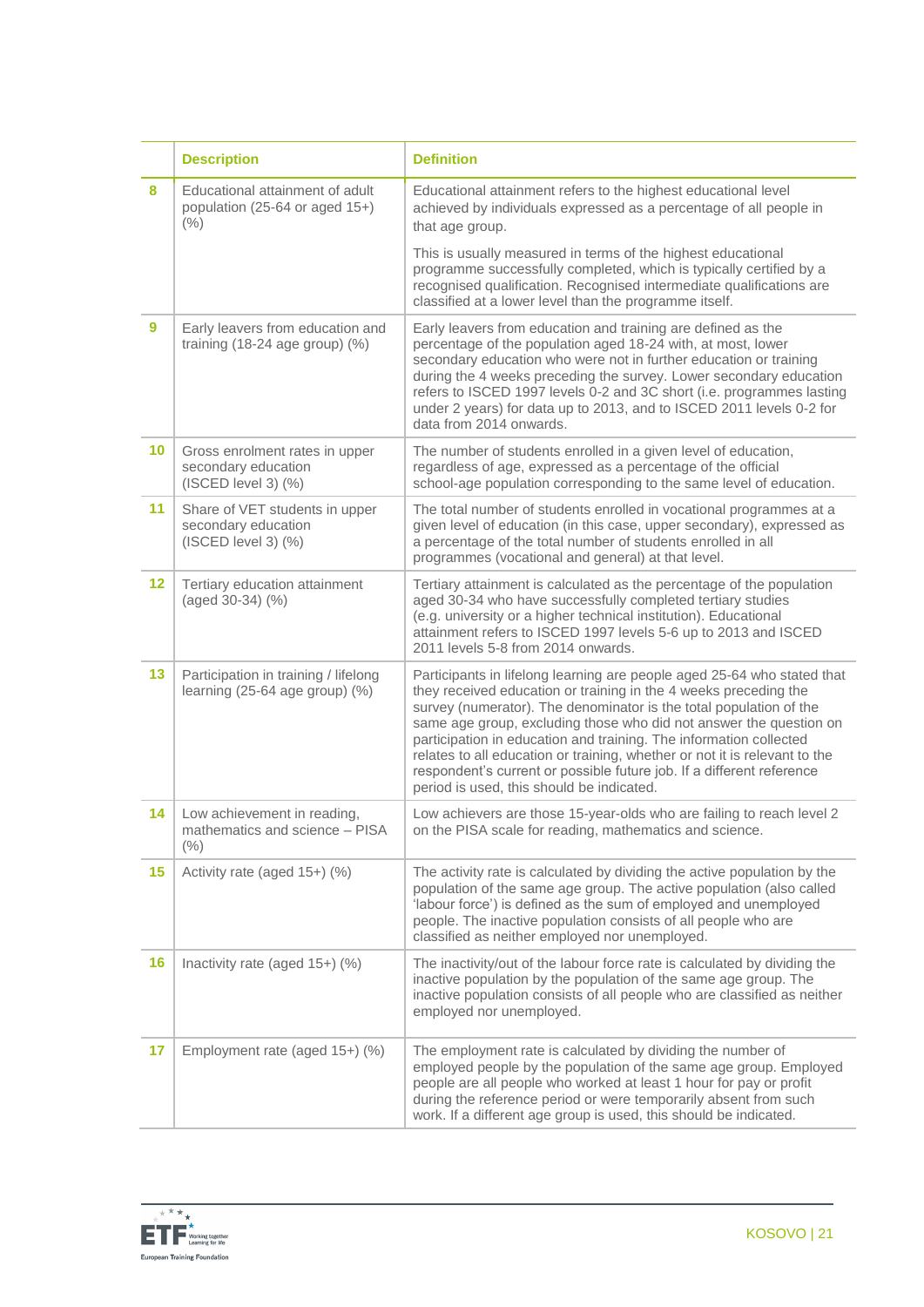|    | <b>Description</b>                                                | <b>Definition</b>                                                                                                                                                                                                                                                                                                                                                                                                                                                                                                                                                                                                                                                                                                                                                                                                                                                                                                                        |
|----|-------------------------------------------------------------------|------------------------------------------------------------------------------------------------------------------------------------------------------------------------------------------------------------------------------------------------------------------------------------------------------------------------------------------------------------------------------------------------------------------------------------------------------------------------------------------------------------------------------------------------------------------------------------------------------------------------------------------------------------------------------------------------------------------------------------------------------------------------------------------------------------------------------------------------------------------------------------------------------------------------------------------|
| 18 | Employment rate by educational<br>attainment (% aged 15+)         | The employment rate is calculated by dividing the number of<br>employed people by the population of the same age group. Employed<br>people are all people who worked at least one hour for pay or profit<br>during the reference period or were temporarily absent from such<br>work. If a different age group is used, this should be indicated.                                                                                                                                                                                                                                                                                                                                                                                                                                                                                                                                                                                        |
|    |                                                                   | Educational levels refer to the highest educational level successfully<br>completed. Three levels are considered: Low (ISCED levels 0-2),<br>Medium (ISCED levels 3-4) and High (ISCED 1997 levels 5-6, and<br>ISCED 2011 levels 5-8).                                                                                                                                                                                                                                                                                                                                                                                                                                                                                                                                                                                                                                                                                                   |
| 19 | Employment by sector (%)                                          | This indicator provides information on the relative importance of<br>various economic activities with regard to employment. Data are<br>presented by broad branches of economic activity (i.e.<br>Agriculture/Industry/Services) based on the International Standard<br>Industrial Classification of All Economic Activities (ISIC). In Europe,<br>the Statistical Classification of Economic Activities in the European<br>Community (NACE) is consistent with the ISIC.                                                                                                                                                                                                                                                                                                                                                                                                                                                                |
| 20 | Incidence of self-employment (%)                                  | The incidence of self-employment is expressed by the number of self-<br>employed workers (i.e. employers + own-account workers +<br>contributing family workers) as a proportion of the total employed.                                                                                                                                                                                                                                                                                                                                                                                                                                                                                                                                                                                                                                                                                                                                  |
| 21 | Incidence of vulnerable<br>employment (%)                         | The incidence of vulnerable employment is expressed by the number<br>of own-account workers and contributing family workers as a<br>proportion of the total employed.                                                                                                                                                                                                                                                                                                                                                                                                                                                                                                                                                                                                                                                                                                                                                                    |
| 22 | Unemployment rate (aged 15+)<br>(% )                              | The unemployment rate represents unemployed people as a<br>percentage of the labour force. The labour force is the total number of<br>people who are employed or unemployed. Unemployed people<br>comprise those aged 15-64 or 15+ who were without work during the<br>reference week; are currently available for work (were available for<br>paid employment or self-employment before the end of the 2 weeks<br>following the reference week); are actively seeking work, i.e. had<br>taken specific steps in the 4-week period ending with the reference<br>week to seek paid employment or self-employment, or had found a<br>job to start later (within a period of 3 months, at most).                                                                                                                                                                                                                                            |
| 23 | Unemployment rate by<br>educational attainment (aged 15+)<br>(% ) | The unemployment rate represents unemployed people as a<br>percentage of the labour force. The labour force is the total number of<br>people who are employed or unemployed. Unemployed people<br>comprise those aged 15-64 or 15+ who were without work during the<br>reference week; are currently available for work (were available for<br>paid employment or self-employment before the end of the 2 weeks<br>following the reference week); are actively seeking work, i.e. had<br>taken specific steps in the 4-week period ending with the reference<br>week to seek paid employment or self-employment, or had found a<br>job to start later (within a period of 3 months, at most). Educational<br>levels refer to the highest educational level successfully completed.<br>Three levels are considered: Low (ISCED levels 0-2), Medium (ISCED<br>levels 3-4) and High (ISCED 1997 levels 5-6, and ISCED 2011 levels<br>$5-8)$ |
| 24 | Long-term unemployment rate<br>(aged 15+) (%)                     | The long-term unemployment rate is the proportion of people in the<br>total active population who have been unemployed for 12 months or<br>more, expressed as a percentage. The duration of unemployment is<br>defined as the duration of a search for a job or as the period of time<br>since the last job was held (if this period is shorter than the duration of<br>the search for a job).                                                                                                                                                                                                                                                                                                                                                                                                                                                                                                                                           |

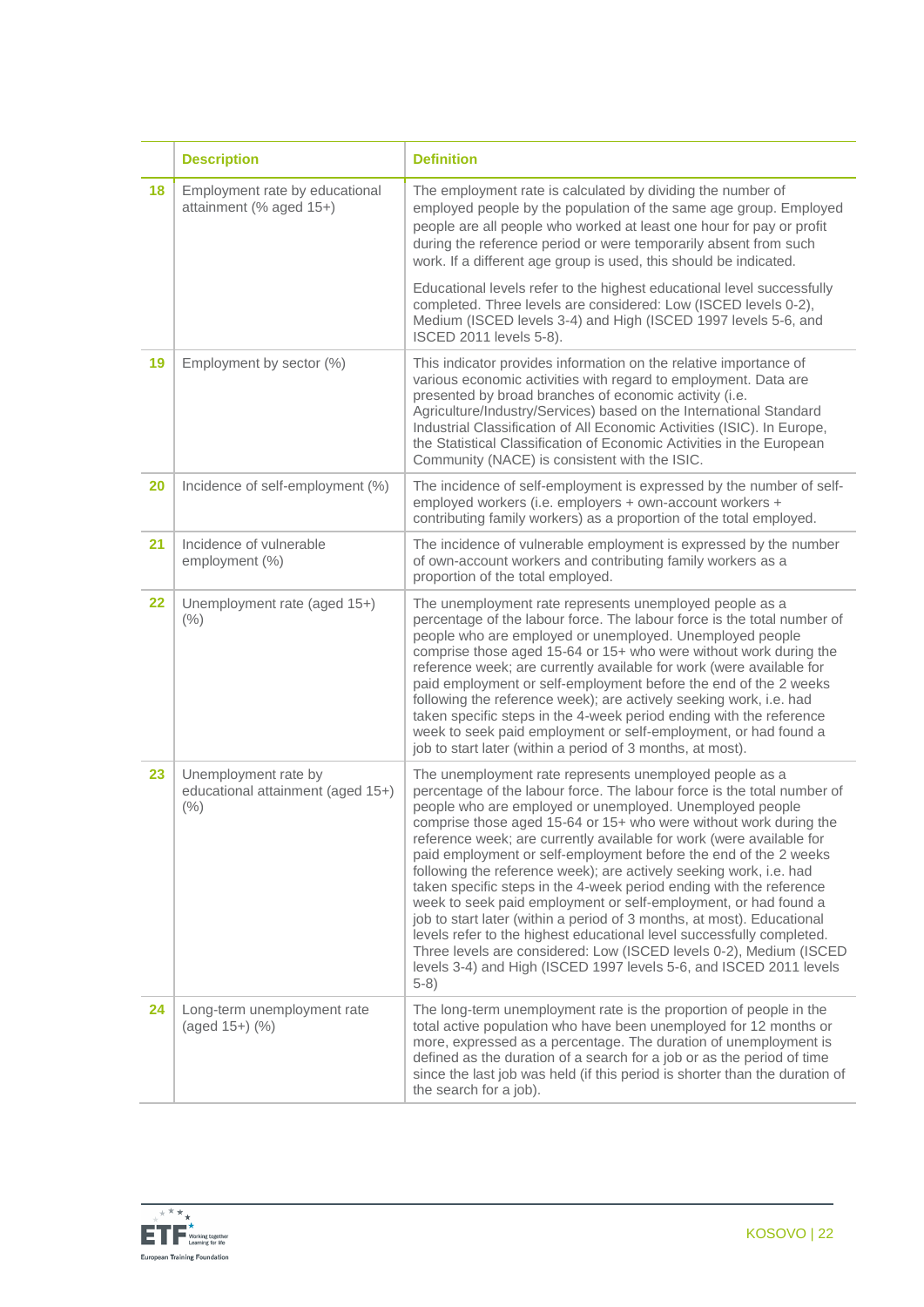|    | <b>Description</b>                                                                         | <b>Definition</b>                                                                                                                                                                                                                                                                                                                                                                                                                                                                                                               |
|----|--------------------------------------------------------------------------------------------|---------------------------------------------------------------------------------------------------------------------------------------------------------------------------------------------------------------------------------------------------------------------------------------------------------------------------------------------------------------------------------------------------------------------------------------------------------------------------------------------------------------------------------|
| 25 | Youth unemployment rate<br>(aged 15-24) (%)                                                | The youth unemployment ratio is calculated by dividing the number of<br>unemployed people aged 15-24 by the total population of the same<br>age group.                                                                                                                                                                                                                                                                                                                                                                          |
| 26 | Proportion of people aged 15-24<br>not in employment, education or<br>training (NEETs) (%) | The indicator provides information on young people aged 15-24 who<br>meet the following two conditions: first, they are not employed (i.e.<br>unemployed or inactive according to the ILO definition); and second,<br>they have not received any education or training in the 4 weeks<br>preceding the survey. Data are expressed as a percentage of the total<br>population of the same age group and gender, excluding those<br>respondents who have not answered the question on participation in<br>education and training. |

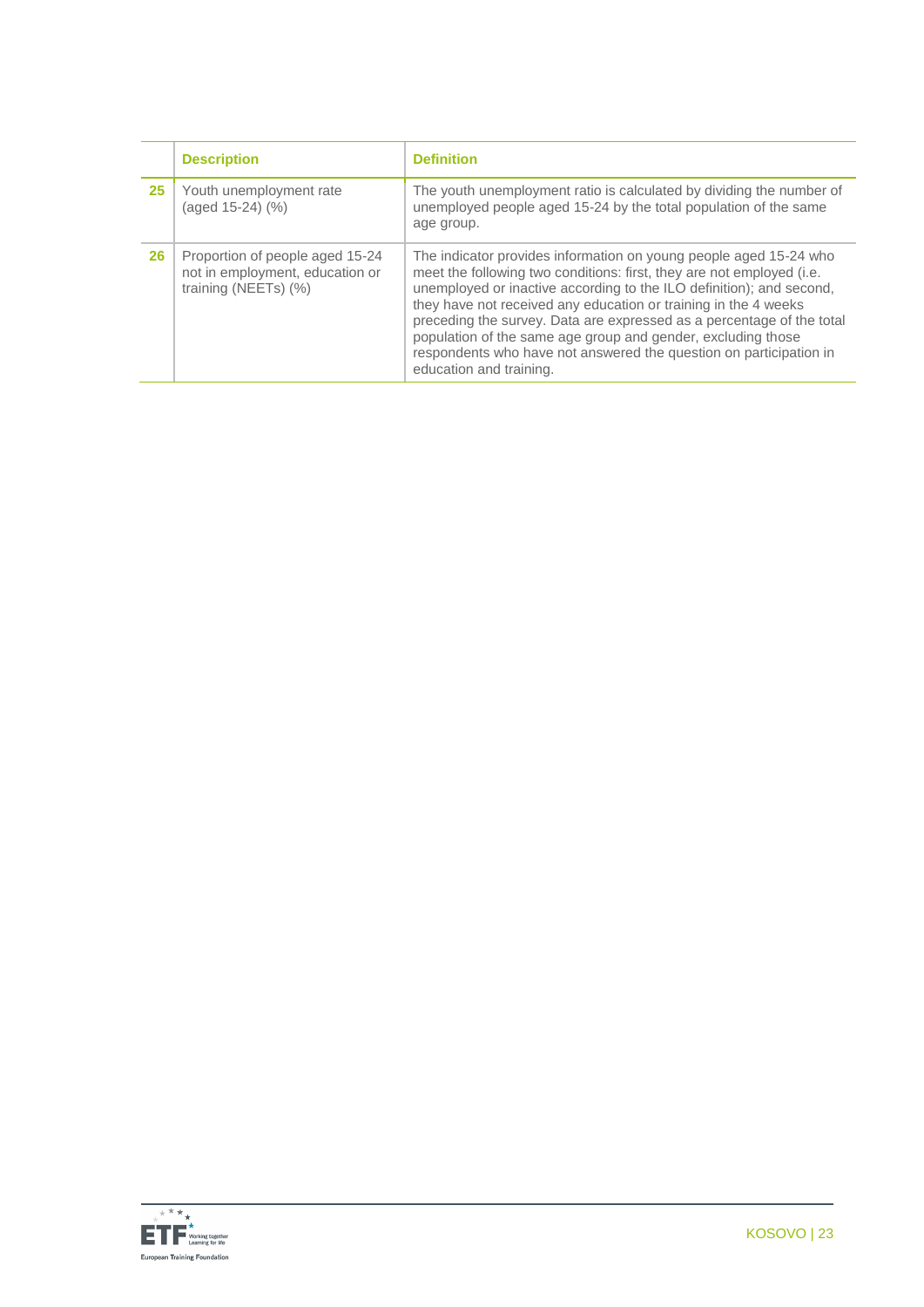# **LIST OF REFERENCES**

Bajrami, Kushtrim, *Evaluation of the Implementation of the Kosovo Education Strategic Plan 2017-2021, Insufficient achievement*, publication by Kosovo Education Centre (KEC), Prishtina, May 2021, accessed at:<http://www.kec-ks.org/publications/?lang=en> on 09.11.2021.

Balkan News, *Kosovo is aging and a wide change in family policy is needed*, news item published by Balkan News on 13.07.2021, accessed at: [https://balkans.news/2021/07/13/kosovo-is-aging-and-a](https://balkans.news/2021/07/13/kosovo-is-aging-and-a-change-in-family-policy-is-needed/)[change-in-family-policy-is-needed/](https://balkans.news/2021/07/13/kosovo-is-aging-and-a-change-in-family-policy-is-needed/) on 19.08.2021.

Employment Agency of the Republic of Kosovo (EARK), *Punesimi dhe aftesimi profesional. Raport vjetor 2020 (Employment and professional achievement. Annual report 2020)*, Prishtina, April 2021. Copy available from the author.

European Policy Institute of Kosovo (EPIK), *The only game in town – EU support to Kosovo in fight against COVID-19,* Prishtina, 2021, accessed at:<https://www.epik-eu.com/publications> on 09.11.2021.

European Training Foundation (ETF), Continuing professional development for vocational teachers and principals in Kosovo 2018. Executive summary, ETF, Turin, 2020, available at [https://www.etf.europa.eu/sites/default/files/2020-](https://www.etf.europa.eu/sites/default/files/2020-01/kosovo_cpd_survey_2018_executive_summary_en.pdf) [01/kosovo\\_cpd\\_survey\\_2018\\_executive\\_summary\\_en.pdf,](https://www.etf.europa.eu/sites/default/files/2020-01/kosovo_cpd_survey_2018_executive_summary_en.pdf) last accessed on 05.10.2020.

European Union Office Kosovo, *Kosovo needs reforms in the economic, social and health areas that are an obstacle to growth and* competitiveness, press release published on 13.07.2021, accessed at: https://eeas.europa.eu/delegations/kosovo\_en/101666/Kosovo needs reforms in the economic, social [and health areas that are an obstacle to growth and competitiveness](https://eeas.europa.eu/delegations/kosovo_en/101666/Kosovo%20needs%20reforms%20in%20the%20economic,%20social%20and%20health%20areas%20that%20are%20an%20obstacle%20to%20growth%20and%20competitiveness) on 19.08.2021.

International Monetary Fund (IMF), *World economic outlook October 2021. Recovery during a pandemic,* IMF publication, Washington, October 2021, accessed at: <https://www.imf.org/en/Publications/WEO/Issues/2021/10/12/world-economic-outlook-october-2021> on 14.10.2021.

Gashi, Ardiana, *Country evaluation report: PES Kosovo*, report for the EU/ RCC/ ILO ESAP1 initiative, February 2018, accessed at: [https://www.esap.online/esap1/themes/3/benchlearning-among-public](https://www.esap.online/esap1/themes/3/benchlearning-among-public-employment-services)[employment-services](https://www.esap.online/esap1/themes/3/benchlearning-among-public-employment-services) on 09.11.2021.

Gashi, Ardiana, and Williams, Colin C., *Recommendations for tackling undeclared work in Kosovo,*  publication prepared for the ESAP/RCC, September 2018, accessed at: <https://www.esap.online/esap1/docs/60/recommendations-for-tackling-undeclared-work-in-kosovo> on 25.08.2021.

Gashi, Egzon, *Innovating education in Kosovo*, article published on 15 April 2019, accessed at [https://kosovotwopointzero.com/en/reformimi-i-arsimit-ne-kosove/,](https://kosovotwopointzero.com/en/reformimi-i-arsimit-ne-kosove/) on 09.11.20221.

Grzegorczyk, Marek, *Kosovo's IT sector: The hidden diamond*, article published by Emerging Europe on 1 March 2021, accessed at: [https://emerging-europe.com/business/kosovos-it-sector-the-hidden](https://emerging-europe.com/business/kosovos-it-sector-the-hidden-diamond/)[diamond/](https://emerging-europe.com/business/kosovos-it-sector-the-hidden-diamond/) on 09.11.2021.

Jones, Peter, *Is Kosovo approaching its moment of reckoning?,* article published by Harvard Political Review on 11.08.2021, accessed at: [https://harvardpolitics.com/is-kosovo-approaching-its-moment-of](https://harvardpolitics.com/is-kosovo-approaching-its-moment-of-reckoning/)[reckoning/](https://harvardpolitics.com/is-kosovo-approaching-its-moment-of-reckoning/) on 23.08.2021.

Kosovo Agency for Statistics (KAS), Prishtina, 2019, accessed at: [https://ask.rks-gov.net/en/kosovo](https://ask.rks-gov.net/en/kosovo-agency-of-statistics/add-news/poverty-statistics-2012-2017)[agency-of-statistics/add-news/poverty-statistics-2012-2017](https://ask.rks-gov.net/en/kosovo-agency-of-statistics/add-news/poverty-statistics-2012-2017) on 26.08.2021.

Merovci, Safet, and Sekiraqa, A., *The importance of remittances as a foreign source of financing in Kosovo,* paper published by Acta Universitatis Danubius Oeconomica, accessed at: [https://www.researchgate.net/publication/350213911\\_The\\_Importance\\_of\\_Remittances\\_as\\_a\\_Foreign](https://www.researchgate.net/publication/350213911_The_Importance_of_Remittances_as_a_Foreign_Source_of_Financing_in_Kosovo%20on%2023.08.2021) Source of Financing in Kosovo on 23.08.2021.

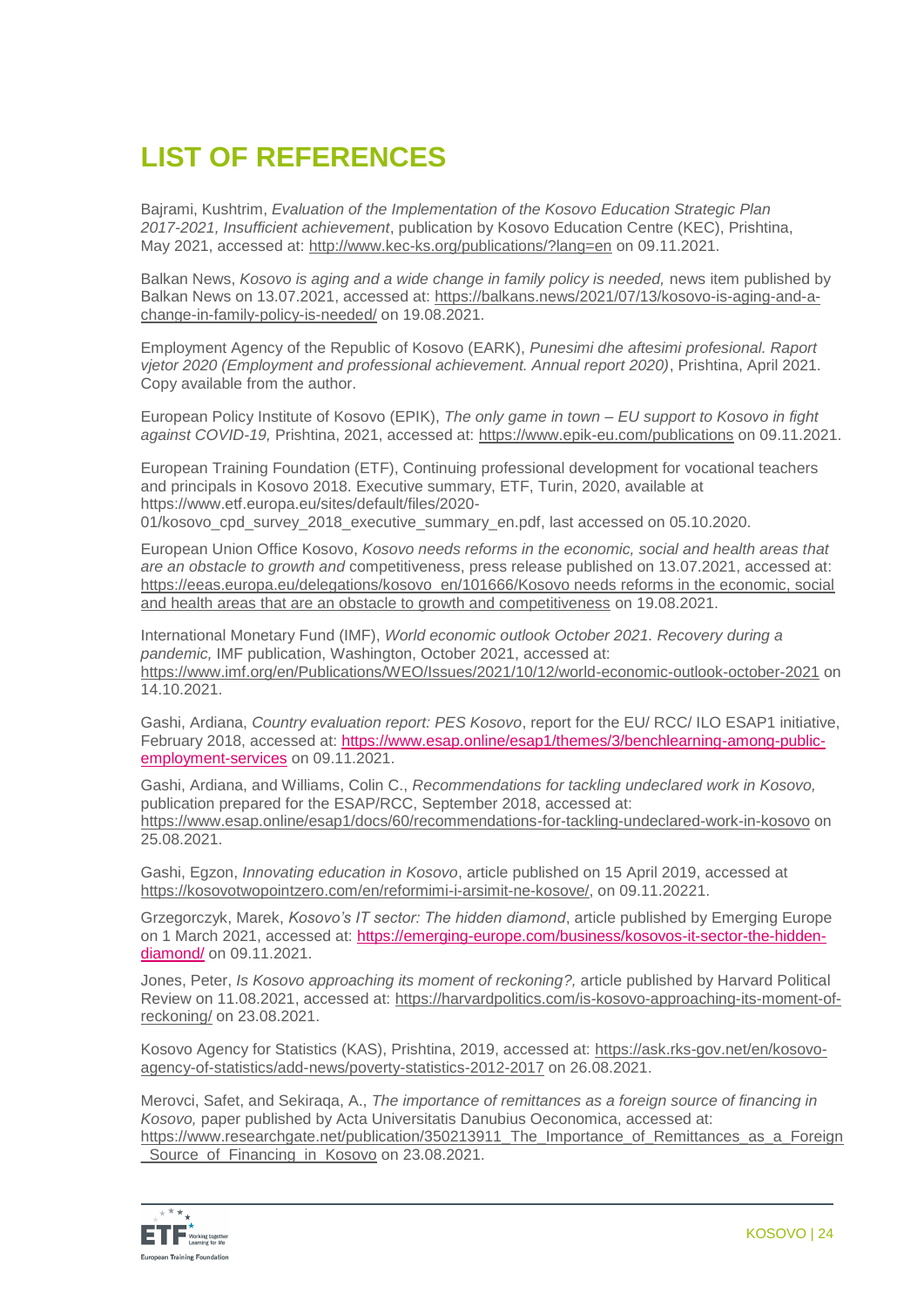Ministry of Education, Science and Technology (MEST), Ministry of Education, Science and Technology, *Kosovo Education Strategic Plan (KESP) 2017–2021*, December 2016, available at [https://masht.rks-gov.net/uploads/2017/02/20161006-kesp-2017-2021.pdf,](https://masht.rks-gov.net/uploads/2017/02/20161006-kesp-2017-2021.pdf) last accessed on 06.10.2020.

Ministry of Education, Science and Technology (MEST), Ministry of Education, Science and Technology, *PISA results 2018,* Prishtina, 2019. Copy available from the author.

Ministry of Labour and Social Welfare, Sector Strategy 2018-2022, Prishtina, December 2017, 2017a. Copy available from the author.

Ministry of Labour and Social Welfare, Action Plan: Increasing Youth Employment 2018-2020, Prishtina, December 2017, 2017b. Copy available from the author.

Organisation for Economic Co-operation and Development (OECD), *The COVID-19 crisis in Kosovo*, updated on 30 July 2020, accessed at: [https://www.oecd.org/south-east-europe/COVID-19-Crisis-in-](https://www.oecd.org/south-east-europe/COVID-19-Crisis-in-Kosovo.pdf)[Kosovo.pdf](https://www.oecd.org/south-east-europe/COVID-19-Crisis-in-Kosovo.pdf) on 21.09.2020.

Paun Jarallah, A. and Rizvanolli, A., *Capacity assessment of the Employment Agency*, report drafted under the EU IPA 'Support to Ministry of Labour and Social Welfare for Efficient and Effective Implementation of Active Labour Market Measures' project, Prishtina, December 2019. Copy available from the author.

Prishtina Insight, *Distance learning fails to reach disadvantaged pupils*, news item published on 12.05.2021, accessed at: [https://prishtinainsight.com/distance-learning-fails-to-reach-disadvantaged](https://prishtinainsight.com/distance-learning-fails-to-reach-disadvantaged-pupils/?fbclid=IwAR3bQaVWJQV0q7WpN-bFvZV-AHozwtDu-QtfD2sh1Fa14il_mgSpWrXc7cE)[pupils/?fbclid=IwAR3bQaVWJQV0q7WpN-bFvZV-AHozwtDu-QtfD2sh1Fa14il\\_mgSpWrXc7cE](https://prishtinainsight.com/distance-learning-fails-to-reach-disadvantaged-pupils/?fbclid=IwAR3bQaVWJQV0q7WpN-bFvZV-AHozwtDu-QtfD2sh1Fa14il_mgSpWrXc7cE) on 19.08.2021.

Prishtina Insight, *Informal economy: The devil on Kosovo's shoulder*, news item published on 25.06.2019, accessed at: [https://prishtinainsight.com/informal-economy-the-devil-on-kosovos](https://prishtinainsight.com/informal-economy-the-devil-on-kosovos-shoulder/)[shoulder/](https://prishtinainsight.com/informal-economy-the-devil-on-kosovos-shoulder/) on 19.08.2021.

Qehaja, L., *Implementation of MLSW Sectorial Strategy in 2018 and 2019, Assessment report.* Report commissioned by the EU Office Kosovo, KEEN, Prishtina, November 2019, available at [http://kosovoprojects.eu/wp-content/uploads/2020/02/Implementation-of-MLSW-Sectorial-Strategy-in-](http://kosovoprojects.eu/wp-content/uploads/2020/02/Implementation-of-MLSW-Sectorial-Strategy-in-2018-and-2019.pdfo)[2018-and-2019.pdf,](http://kosovoprojects.eu/wp-content/uploads/2020/02/Implementation-of-MLSW-Sectorial-Strategy-in-2018-and-2019.pdfo) last accessed 01.10.2020.

Rizvanolli Bajraktari, Majlinda, and Pupovci, Dukagjin, *Background report to inform policy dialogue on VET governance in Kosovo*, paper commissioned by the European Training Foundation, Prishtina, 2020. Copy available from the author.

Southeast European Leadership for Development and Integrity (SELDI), *Hidden economy in the Western Balkans 2020*, SELDI Policy brief No 11, November 2020, accessed at: [https://seldi.net/publications/policy-briefs/seldi-policy-brief-11-hidden-economy-in-the-western-balkans-](https://seldi.net/publications/policy-briefs/seldi-policy-brief-11-hidden-economy-in-the-western-balkans-2020-trends-and-policy-options/)[2020-trends-and-policy-options/](https://seldi.net/publications/policy-briefs/seldi-policy-brief-11-hidden-economy-in-the-western-balkans-2020-trends-and-policy-options/) on 19.08.2021.

Viertel, Evelyn, *Policies for human capital development, Kosovo. A Torino Process assessment*, ETF, Turin, 2020, available at [https://www.etf.europa.eu/en/publications-and](https://www.etf.europa.eu/en/publications-and-resources/publications/policies-human-capital-development-kosovo-etf-torino)[resources/publications/policies-human-capital-development-kosovo-etf-torino,](https://www.etf.europa.eu/en/publications-and-resources/publications/policies-human-capital-development-kosovo-etf-torino) last accessed on 06.10.2020.

Williams, Colin C., *Covid-19 and undeclared work in the Western Balkans. Impacts, Challenges and policy responses*, publication by the Regional Cooperation Council (RCC), Sarajevo, August 2020, accessed at:

[https://www.researchgate.net/publication/343583797\\_COVID-19\\_AND\\_UNDECLARED\\_WORK\\_IN\\_T](https://www.researchgate.net/publication/343583797_COVID%1e19_AND_UNDECLARED_WORK_IN_THE_WESTERN_BALKANS_IMPACTS_CHALLENGES_AND_POLICY_RESPONSES%20on%2019.08.2021) [HE\\_WESTERN\\_BALKANS\\_IMPACTS\\_CHALLENGES\\_AND\\_POLICY\\_RESPONSES on 19.08.2021.](https://www.researchgate.net/publication/343583797_COVID%1e19_AND_UNDECLARED_WORK_IN_THE_WESTERN_BALKANS_IMPACTS_CHALLENGES_AND_POLICY_RESPONSES%20on%2019.08.2021)

World Bank, *Europe and Central Asia Economic Update, Fall 2021. Competition and firm recovery post-COVID-19*. World Bank publication, Washington, DC, accessed at: <https://openknowledge.worldbank.org/handle/10986/36296> on 14.10.2021.